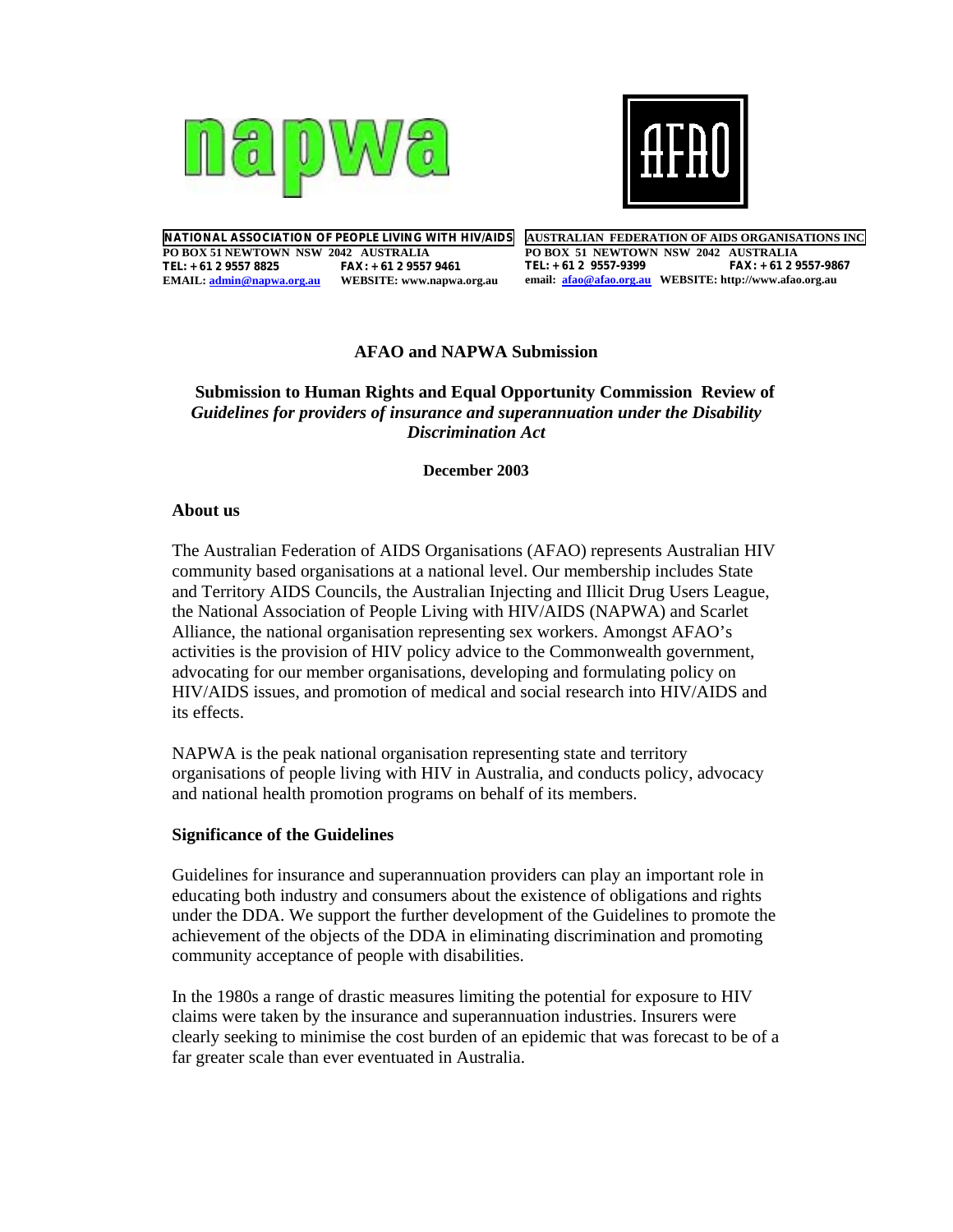Due to dramatic improvements in treatments for HIV/AIDS, HIV is now a chronic manageable illness and should not be treated differently by the industry from other chronic illnesses. However the experience of many people with HIV, and people considered to belong to a risk group for HIV (particularly gay men), is that HIV continues to be treated by the industry as a special case and that insurance is difficult to obtain on non-discriminatory terms, if at all. HREOC's Guidelines have an important role to play in ensuring that industry practice is informed by up to date information, particularly about the impact of treatments on life expectancy, and that differential treatment of HIV risks are justified by accurate and up to date data rather than generalisations and outdated assumptions.

The existence of Guidelines is significant in that they supplement the complaints process as a means for ensuring compliance with the law. It is particularly difficult for people with HIV to pursue individual complaints, due to concerns regarding confidentiality and the stress and costs associated with adversarial complaints processes against powerful and well resourced corporate respondents. It is therefore vital that other means of drawing DDA obligations to the attention of insurance providers are pursued by HREOC, such as through promotion of compliance with Guidelines and industry standards.

From the consumer perspective, there is too often an incorrect assumption made that insurance is completely exempt from the DDA. This leads to a situation where people with disabilities such as HIV are deterred from seeking insurance at all, as they perceive that they are unlikely to be eligible. Hence discrimination occurs by default, and consequently the disadvantage that people with HIV experience in their professional and personal lives is perpetuated. Development and promotion of Guidelines and Standards can address this by playing a positive educative role.

We understand that it is not possible under the current provisions of the DDA for legally binding Disability Standards to be developed for insurance and superannuation. Nonetheless, progress towards voluntary standards to supplement the Guidelines and which address industry practice in far more detail than the current HREOC Guidelines would be highly desirable. HREOC could play an important role in supporting consumers and industry to engage in development of voluntary standards. We note that the Productivity Commission Draft Report on *Review of the DDA* (Oct.2003, p 260) recommends that the Act be amended to allow for Disability Standards in insurance and superannuation. AFAO and NAPWA support this recommendation, with the caveat that amendments would also be required so that insurance and superannuation Standards are legally enforceable.

# **Scope of the Guidelines**

We recommend that the Guidelines be extended to all forms of insurance, and in particular travel insurance, income protection insurance and mortgage insurance. Most travel and mortgage insurance products still have broad HIV/AIDS exclusions the continued justification of which is highly questionable.

Mortgage insurance exemptions are justified by insurers on the basis of alleged historical evidence of anti-selection. There is a danger that the industry will continue to discriminate in provision of mortgage insurance as a result of the decision in *Xiros*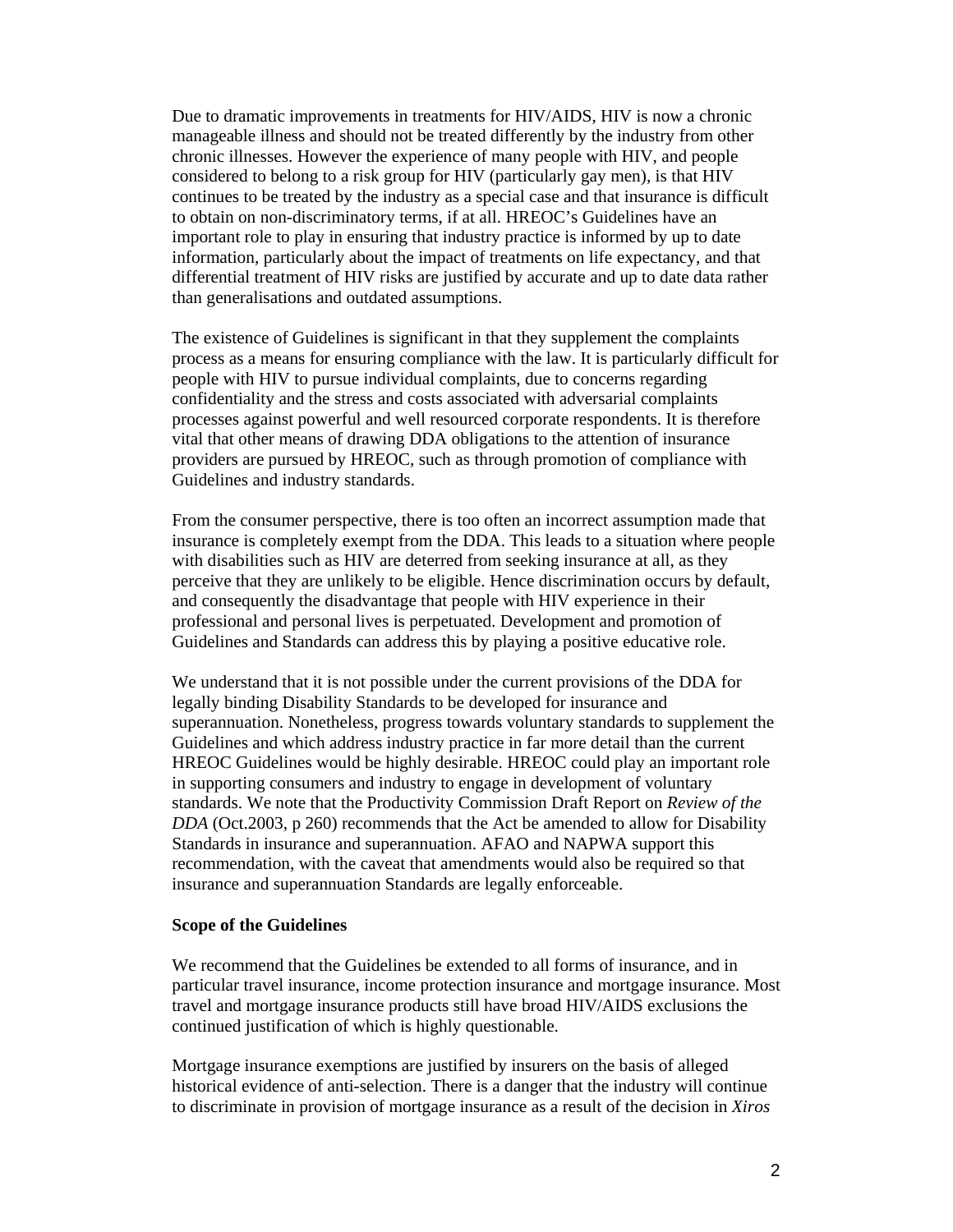*v Fortis Life Insurance* (2001) FMCA 15, in which the Federal Court found that there was evidence of anti-selection which provided a reasonable basis for exclusions in policies offered up until 1996. It would be particularly useful for the Guidelines to emphasise that the decision in *Xiros* should not be relied on by insurance providers to justify exclusions in mortgage insurance offered after 1996.

In respect of travel insurance, the Guidelines should stress the importance of not imposing blanket restrictions, and require insurers to assess people with HIV based on their current situation and how well HIV is being managed, rather than broad assumptions about HIV being a terminal condition. If an applicant for travel insurance has a pre-existing medical condition such as HIV, policies often withdraw certain medical and emergency benefits (whether or not related to treatment for HIV), or worse still, impose blanket restrictions. The practice of imposing blanket exclusions is applied particularly to those living with HIV, even if HIV is well managed. This is unreasonable, and the Guidelines should address the practice.

The case of *Bassanelli* (2003) FMCA 412 demonstrates the unreasonableness of excluding a person with cancer from all travel policy items (such as theft etc) rather than issuing a policy excluding only medical events. The HREOC Guidelines should highlight to industry the significance of the decision in *Bassanelli* to insurers' obligations to provide travel insurance to people with illnesses on reasonable terms.

# **Insurance and superannuation exemption**

# **- Reliance on actuarial or statistical data and medical information**

It would be useful to provide more detail for insurers on sources of up to date information to inform their decision making. For example, in the HIV field, the Australasian Society for HIV Medicine (the national professional association for HIV clinicians) and the National Centre on HIV Epidemiology and Clinical Research at the University of NSW could be listed as a contact points for insurers seeking to establish the impact on morbidity and mortality of treatment advances.

The findings from recent research in Switzerland published in the *Lancet* is an example of international data that the Guidelines might point to as an example of an overseas study that should inform Australian underwriting practices (C Jaggy et al Mortality in the Swiss HIV Cohort Study *Lancet* Vol 362, Sept 13 2003:p 877). The Swiss study measured mortality rates from 1997 to 2001 and found that people with HIV on treatments have a short term mortality as low or lower than people with cancer who have been successfully treated  $-$  a group that, unlike people with HIV, is able to obtain life insurance.

A report commissioned by the Commonwealth in 1993 *HIV/AIDS, Superannuation and Insurance* (Trowbridge Consulting 1993) examined the issue of whether there was any evidence of anti-selection by people with HIV in applications for group superannuation, in the form of claims arising from HIV soon after commencement of cover. The study found that the proportion of HIV related claims did not establish the existence of any more anti-selection than occurs in respect of claims due to other causes, and that the general use of exclusion clauses specifically for HIV/AIDS was not justified by evidence. It may be useful to refer to these findings in the Guidelines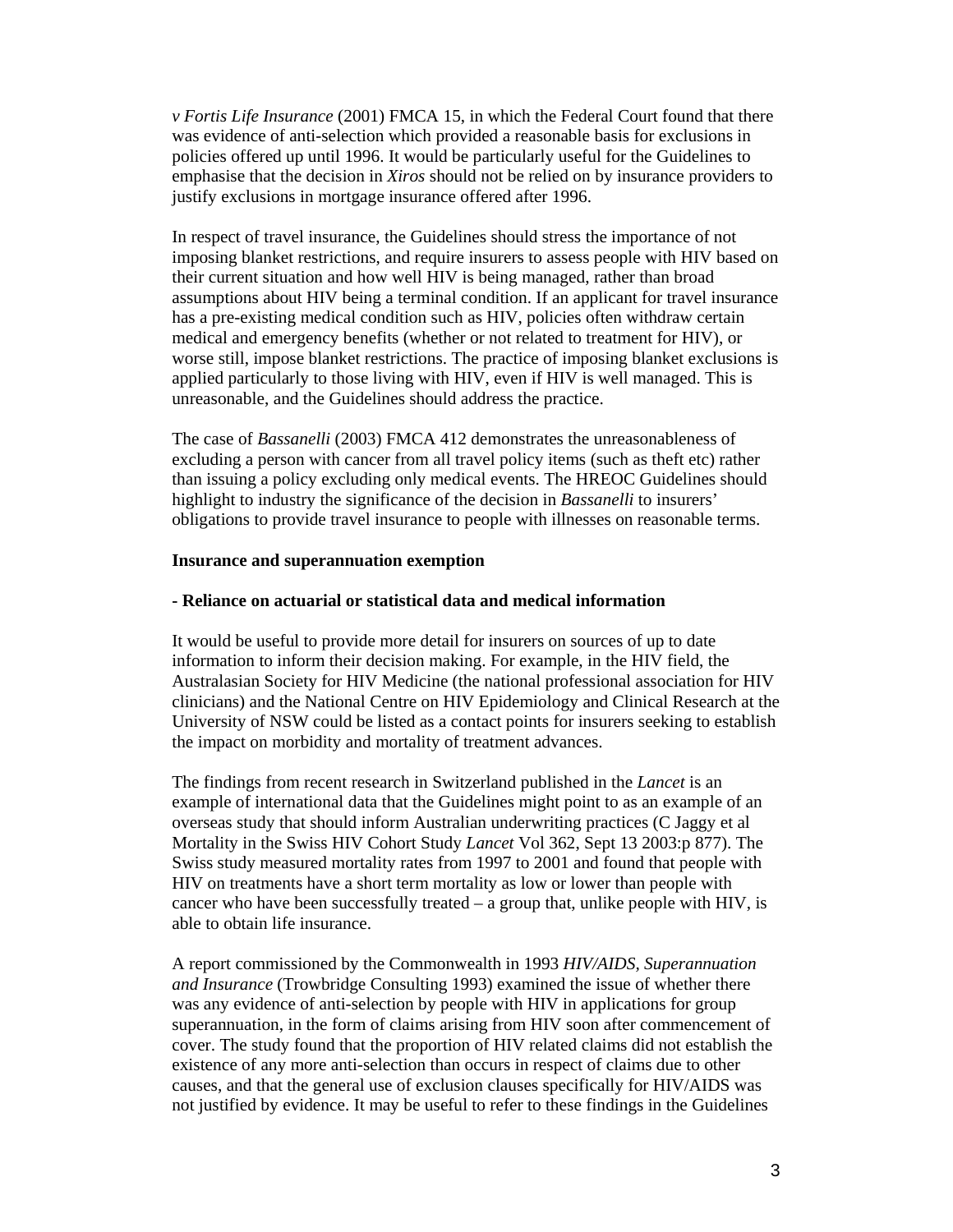so as to underline the importance of industry having robust and recent evidence of anti-selection if it is to be relied on as the basis of exclusions.

It is of concern to us that the one of the major superannuation providers in the Australian health and community sector, HESTA, excludes from automatic eligibility for insurance cover relating to HIV, any applicants who are employed by organisations with an affirmative action employment policy in relation to people with HIV. It would be useful if the Guidelines pointed to the importance of recent evidence of anti-selection in order to maintain such an exclusion, and that a practice of this sort may be considered unreasonable to the extent that it undermines the achievement of the objects of the DDA in terms of promoting equality and social inclusion.

# **- Reliance on other factors**

It would be useful for further guidance to be provided on social factors relevant to the s46 defence, to emphasise that there are factors beyond those impacting on commercial risk taking which are relevant to an assessment of the reasonableness of discrimination. As indicated in *Xiros v Fortis Life Insurance*, the reasonableness defence requires taking into account all of the circumstances of the case: "the criterion is an objective one which requires the Court to weigh the nature and extent of the discriminatory effect on the one hand against the reasons advanced in favour of the requirement on the other" (relying on the High Court in *Waters*).

It would be useful for the Guidelines to provide examples of discriminatory effects that may be relevant, in terms of the negative impacts on people living with HIV of denial of insurance, for example associated with loss of income and difficulties accessing housing.

In the area of mortgage insurance, industry has sought to rely on maintaining exclusion clauses by alleging a history of anti-selection by consumers. The Guidelines should emphasise the unlikelihood that people with an illness would purchase a home simply for the purpose of obtaining insurance cover as a factor relevant to consideration of whether such as an exclusion is "reasonable".

# **Role of the Commission**

We recommend that the Commission play a more proactive role in promoting compliance with the Guidelines. Where consumer groups consider that industry practice is falling short of the Guidelines, or that industry practices are undermining achievement of the objects of the DDA, HREOC should convene a process to explore and resolve concerns including development of Codes of Practice or industry Standards.

We thought it useful to draw attention to developments in Europe regarding agreements between industry and consumer bodies as examples of how insurance issues facing a range of disability and illness groups are being advanced in Europe. The annexures to this submission demonstrate progress in developing detailed standards in France and the UK. Although we do not fully endorse the detail of these standards, the development of these standards is important insofar as they indicate the acceptance by the industry in those countries of the need to engage constructively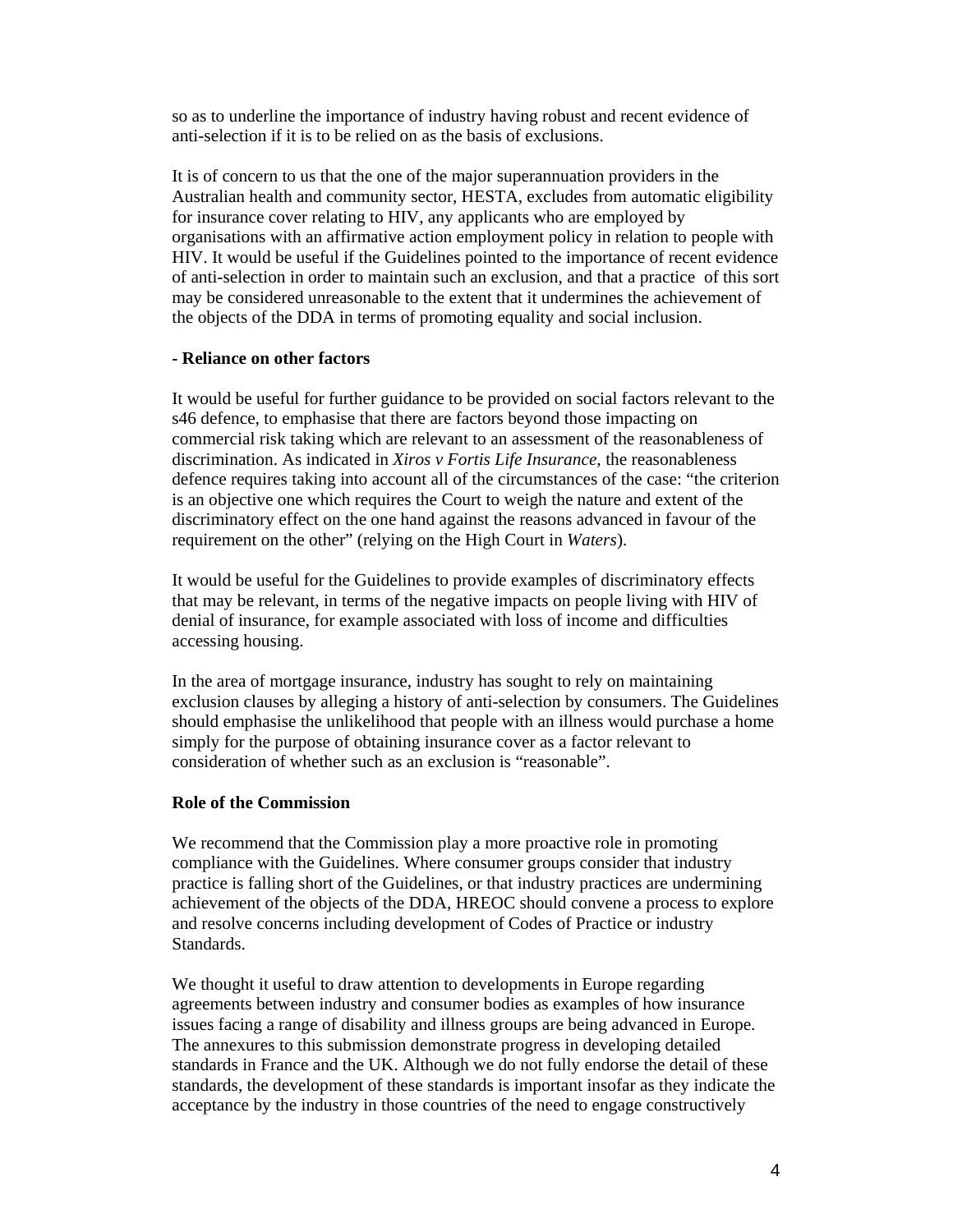with consumers and update their practices in the light of changes in the epidemic. We recommend that HREOC play a role in brokering similar processes in Australia, and that the Guidelines be drafted to support such processes.

In the HIV field, a Code of Practice on HIV/AIDS Underwriting was adopted by the industry in the 1980s but has not been updated subsequently despite dramatic changes in the epidemic since that time. Although it is possible for HIV organisations to negotiate directly with industry regarding development of standards, and indeed a dialogue between AFAO and the industry regarding key concerns has occurred intermittently over the last decade, it would be beneficial in terms of the power imbalance between industry and consumer organisations for HREOC to play a role in facilitating a more formal process.

Thank you for the opportunity to provide this submission.

Jon Baxter

Don Baxter Jo Watson AFAO NAPWA

Chief Executive Executive officer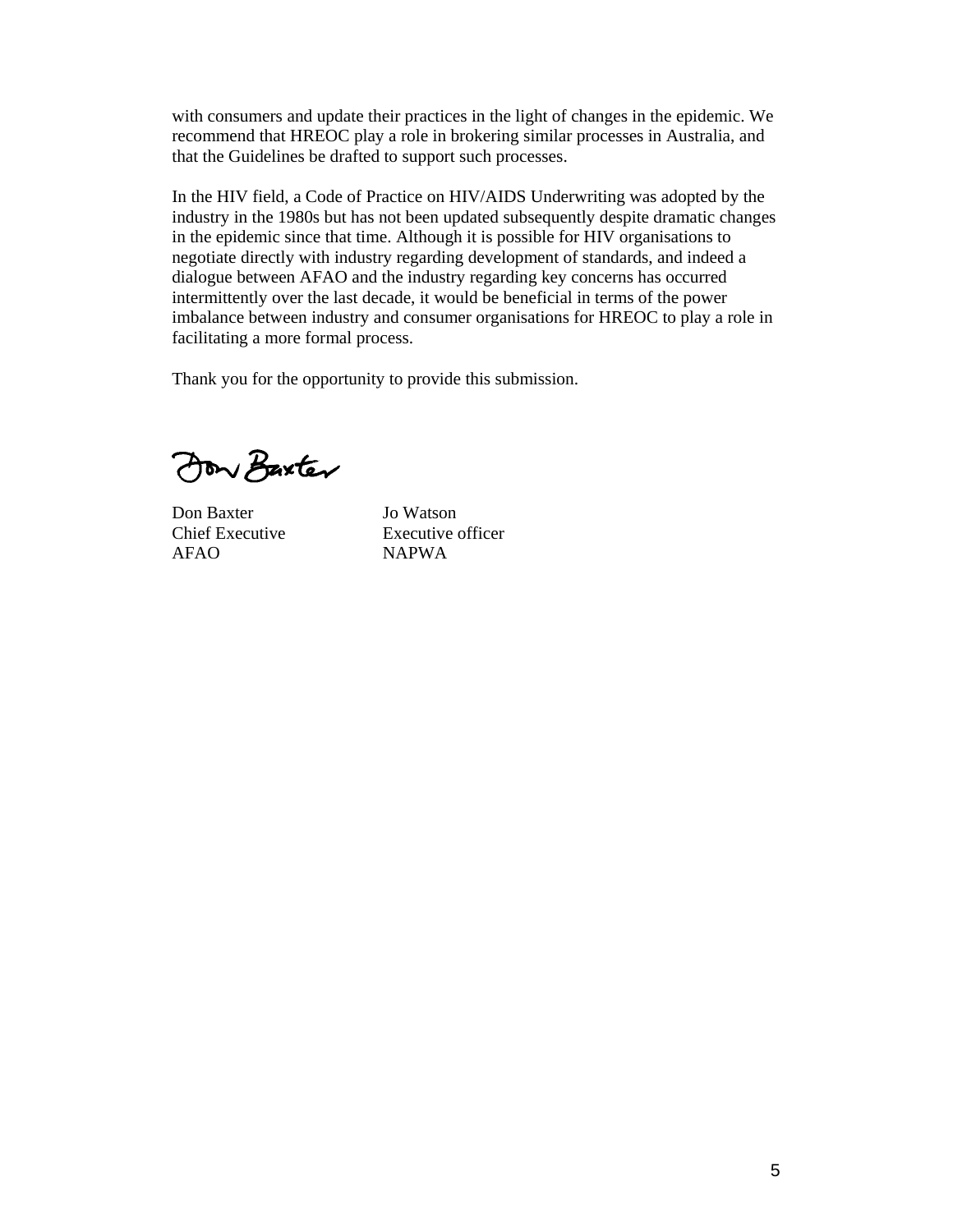# **Annexure 1 French agreement between Insurers and Consumers**

The Belorgey Agreement, signed in September 2001 by representatives of public authorities, insurers, bankers and a dozen patients' associations, makes access to credit loan insurance easier for people who are disadvantaged by their state of health. In France, credit loan insurance is often a prerequisite for obtaining a loan.

In 1991, the state and insurance federations signed an agreement on the insurability of HIV-positive people and on the confidentiality of medical data processed by insurance companies. This system offered HIV carriers death insurance for housing loans, later extended to loans for business premises and equipment. The maximum amount of cover was 150,000 euros for a term of 5-10 years. The agreement was the only one of its kind in the world and emphasised the importance of insurance in everyday life in France. The solutions it provided, and the use of an insurance pool mechanism to cover a complex risk that was little known at the time, are still highly innovative today.

Early in 1999, the government decided to review the issue and launched a fresh round of debate, based on the 1991 agreement, taking into account changes in the position of HIV-positive patients. Initiated by the Conseil National du Sida (National Aids Council), the task was entrusted to a committee headed by Councillor of State Jean-Michel Belorgey. Patient aid associations were included on the committee, which looked into the insurability of substandard risks within the framework of credit insurance.

The Belorgey Committee examined the current state of epidemiological and medical knowledge of HIV, rating methods, the collecting and processing of medical data and ways of ensuring confidentiality. The committee's initial findings suggested various measures concerning confidentiality, initial information provided by loan applicants, alternatives to insurance, simpler formalities for granting consumer loans.

With the insurers' consent, the committee suggested eliminating the health questionnaire for insurance of consumer loans not exceeding  $\epsilon$  10,000, with a term shorter than 4 years and for people under 45.

Furthermore, for insurance of housing or business loans not exceeding 200,000 euros, for a maximum term of 12 years and taken out before the age of 60, the committee recommended the following system:

If an application is refused at the "first level", made up of existing group credit loan insurance contracts, it will be examined at a second level. This "second level" is made up of "open group" credit loan contracts in the event of death. These contracts must be introduced by all lending institutions. If the application is refused or deferred at the second level, it will be forwarded to the "very substandard risks" pool, which is a co-reinsurance pool administered by the BCAC (Bureau Commundes Assurances Collectives).

> www.scor.fr/us/pdf/regards/Regards1\_gb.pdf The Insurability of Substandard Risks in France SCOR Jan 2002 n° 1 January 2002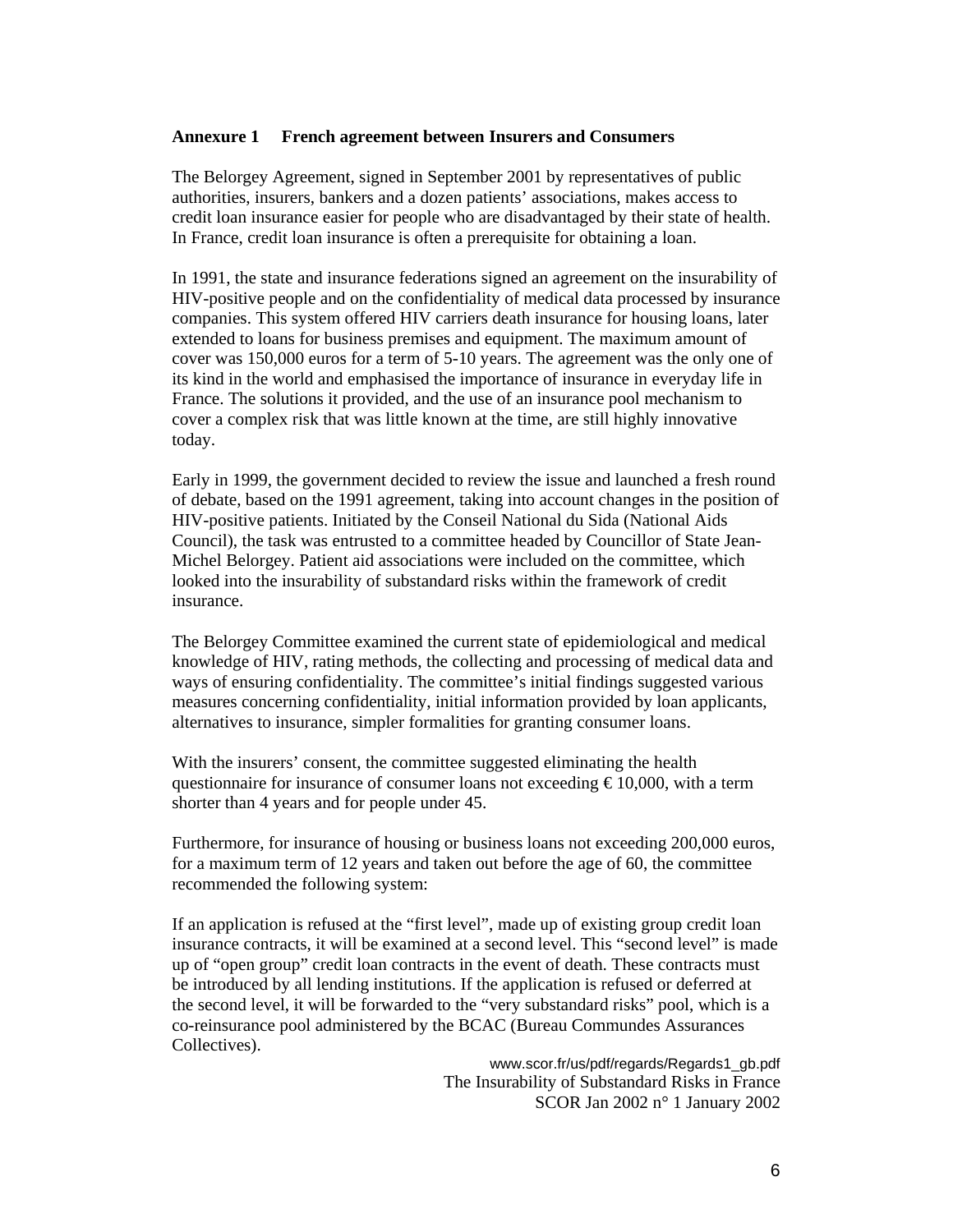**Annexure 2 ABI Draft Statement of Best Practice** 

# Association of British Insurers

# Consultation Paper

# Draft Statement of Best Practice

on

HIV and Insurance

# September 2003



M:\Rwal\HIV\_AIDS\HIV SoBP September 2003.doc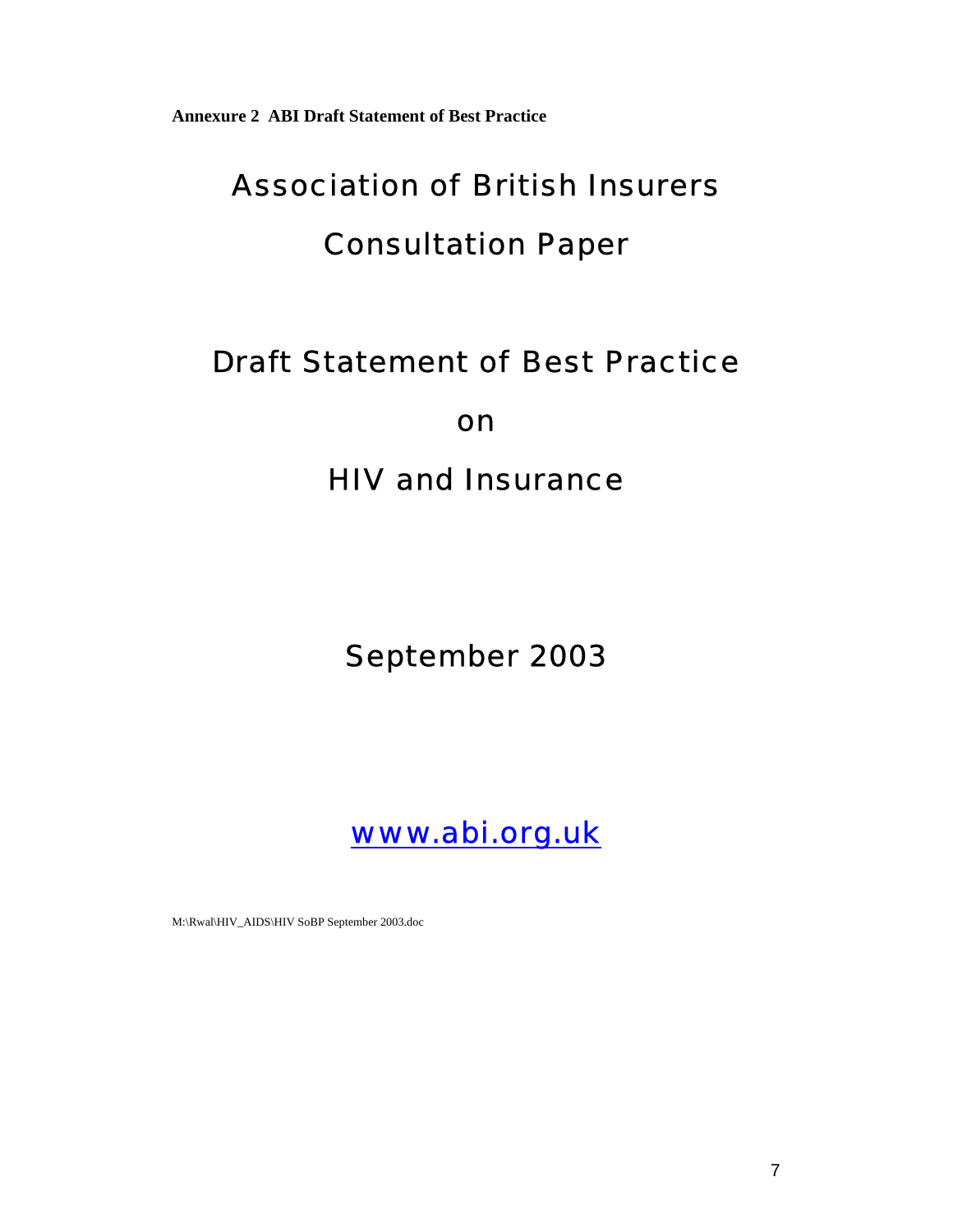# **Contents**

- **1. Introduction**
- **1.1 What is the purpose of this Statement?**
- **1.4 Who should read this Statement?**
- **1.7 What status does the Statement have?**
- **1.8 How was the Statement developed?**
- **1.11 Responses to the Draft Statement and implementation**
- **2. Key principles**
- **2.3 Principle 1 underwriting approach**
- **2.4 Principle 2 collection of information**
- **2.5 Principle 3 use of information**
- **2.6 Principle 4 accuracy of information**
- **2.7 Principle 5 company policy on HIV and underwriting**
- **3. Action at the application stage**
- **3.1 Communicating with the applicant's GP**
- **3.4 Medical examiner's report or health screening report**
- **3.5 Asking about HIV status and risk**
- **4. Gathering further information**
- **4.1 Supplementary questionnaire guidance**
- **4.2 General Practitioner's report**
- **5. Arranging an HIV test**
- **5.1 Detailed guidance**
- **5.2 Test criteria**
- **5.3 Before the test pre-testing leaflet and consent issues**
- **5.5 All test results**
- **5.7 Negative test results**
- **5.8 Positive test results**
- **5.12 Invalid test results**

#### **6. Confidentiality – ongoing issues**

- **6.1 Insurance company confidentiality ABI guidelines**
- **6.2 Group/corporate insurance polices**
- **6.4 Confidentiality and joint life applications**
- **6.5 Security of electronic communications**
- **7. Complaints**
- **8. Further information**
- **8.1 references and ABI contact details**
- **Annex A guidance underwriting evidence and exclusions** 
	- **A1. Evidence**
	- **A2. Excluding HIV/AIDS as a cause of claim**

**Annex B – the supplementary questionnaire** 

- **B3. Covering letter or leaflet recommended text**
- **B4. Supplementary questionnaire suggested wording**
- **B6. Additional supplementary questions**
- **Annex C arranging an HIV test** 
	- **C2. Choice of test and provider**
	- **C4 Customer pre-testing leaflet and consent**
	- **C6 Recommended procedures for the insurer**
	- **HIV pre-testing leaflet, consent, refusal of consent and health professional protocol**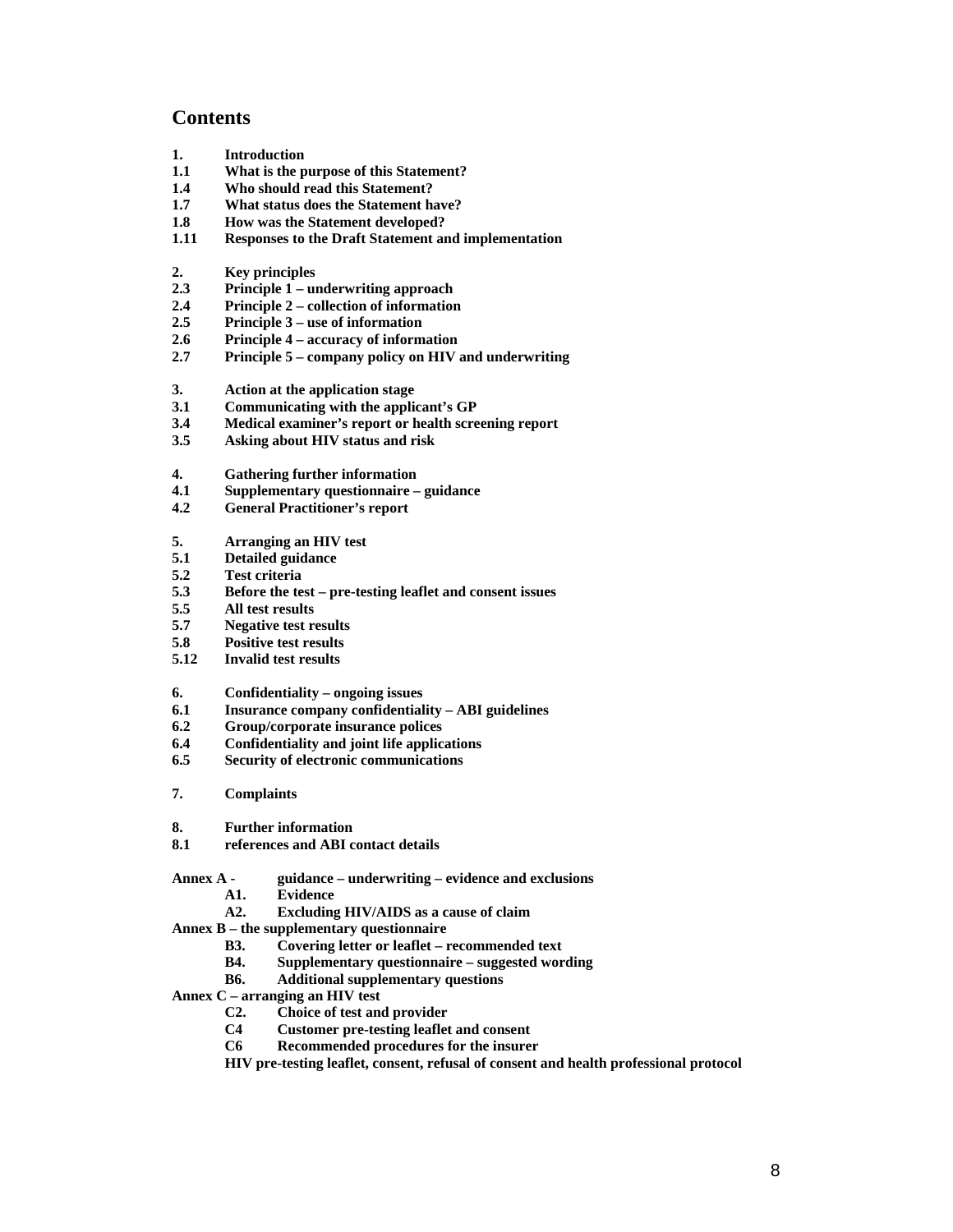# **1. Introduction**

# **What is the purpose of this Statement?**

- 1.1 HIV is an issue of major concern to public policymakers, the insurance industry and the general public. The Department of Health's 2001 Annual Report on the Prevalence of HIV and hepatitis infections in the UK draws attention to the continued high rate of HIV transmission among gay and bisexual men. It also highlights the increased impact of the global situation on heterosexuals in the UK.
- 1.2 Insurers' actions, and perceived attitudes, towards those who apply for insurance and are asked to take an HIV test continue to be an issue of public interest. From time to time, allegations are made about the conduct of individual companies.
- 1.3 This Statement is intended to help insurance companies selling long-term insurance products<sup>1</sup> to adopt best practice. It sets out requirements on, and guidance for, insurance industry professionals, for use when dealing with applications for insurance where HIV may be an issue.

# **Who should read the Statement?**

- 1.4 This Statement is intended primarily for insurance underwriters. Some aspects of it will also be relevant to others working in insurance companies, including Chief Medical Officers, sales personnel and those working in customer services or complaints departments.
- 1.5 The Statement is also intended to explain to external stakeholders the way that the insurance industry deals with issues surrounding HIV. It may therefore be of interest to doctors, patient support groups, policymakers and interested individuals.
- 1.6 A user friendly Consumer Guide to HIV and Insurance will be produced for people applying for health protection insurance once this Statement has been implemented.

# **What status does the Statement have?**

1.7 The Statement falls under the ABI Life Insurance (Non Investment Business) Selling Code of Practice.

# **How was the Statement developed?**

 $\overline{a}$ 

- 1.8 This Statement has been drawn up by the Association of British Insurers (ABI) Medical Underwriting Committee. The ABI's HIV Working Party, the Terence Higgins Trust and Pinkfinance.com also made significant contributions to the Statement.
- 1.9 The Statement further develops the last ABI Statement of Practice on Underwriting Life Insurance for HIV/AIDS, first published in July 1994 and revised in 1997. That document is superseded by this one. The new Statement will be reviewed again in three years time.
- 1.10 The Statement also draws heavily on several previous ABI publications in related areas available from the ABI web-site. These are:
	- An Insurer's Guide to the Disability Discrimination Act 1995;

 $1$  The insurance products covered by this guide are income protection, critical illness, term life long term care and the life insurance element of whole life and endowments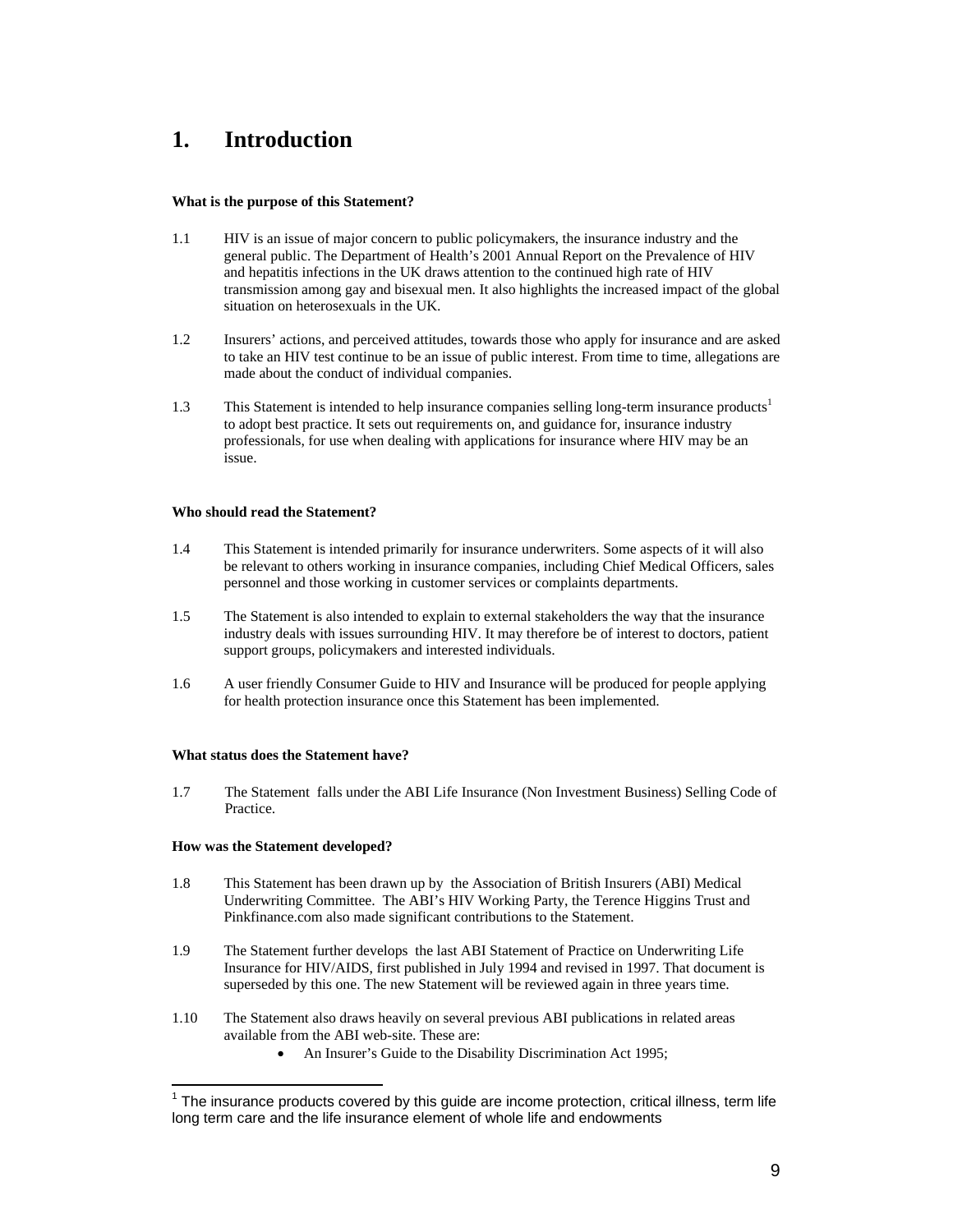- Statement of Best Practice for Critical Illness Cover; and
- Statement of Best Practice for Income Protection Insurance.

#### **Responses to the Draft Statement and implementation**

- 1.11 At various points in this Statement we have identified questions where views would be particularly welcome. **Please send your responses to them, and any other points you wish to make to Richard Walsh, Head of Health, Association of British Insurers, 51 Gresham Street, London EC2V 7HQ or e-mail Richard.walsh@abi.org.uk by 31 December 2003.** Once we have had an opportunity to consider the comments a final version will be issued for implementation. **Latest date for implementation by companies is will be six months following the issue of the final document.**
- **2. Key principles**
- 2.1 There are a number of key principles which underpin this Statement of Best Practice. They are as follows:
	- **Principle 1 Underwriting approach** take decisions on a case-by-case basis and assess premiums fairly
	- **Principle 2 Collection of information** don't ask for excessive, speculative or irrelevant information
	- **Principle 3 Use of information** take account of all relevant factors
	- **Principle 4 Accuracy of information** stay up to date with developments and statistics.
	- **Principle 5 Company policy on HIV and underwriting** have an agreed policy on dealing with HIV which is updated at least every three years
- 2.2 The following paragraphs in this section explain briefly what each principle is intended to cover. The other sections of the Statement then expand upon the principles in greater detail.

#### **Principle 1 – Underwriting approach**

2.3 The primary duty of insurers is to assess insurance applications fairly according to the degree of risk that the applicant brings to the insurance pool. Insurance companies should consider each application for insurance on a case-by-case basis, based solely on the best available relevant evidence, in accordance with the guidelines laid down in this Statement. An individual's general occupation is no guide to their HIV risk. Being, for example, a cabin crew member, ballet dancer or hairdresser cannot of itself justify an HIV rating.

#### **Principle 2 – Collection of information**

2.4 Only ask for information that is relevant. Insurers will not request information which is unnecessary or irrelevant to the risk being insured, such as speculative questions that rely on inference and assumption on the part of the underwriter, for example house co-purchasing arrangements.

#### **Principle 3 – Use of information**

2.5 In reaching a decision on a particular application, the underwriter will take account of all relevant information and will be able to explain the reason for the underwriting decision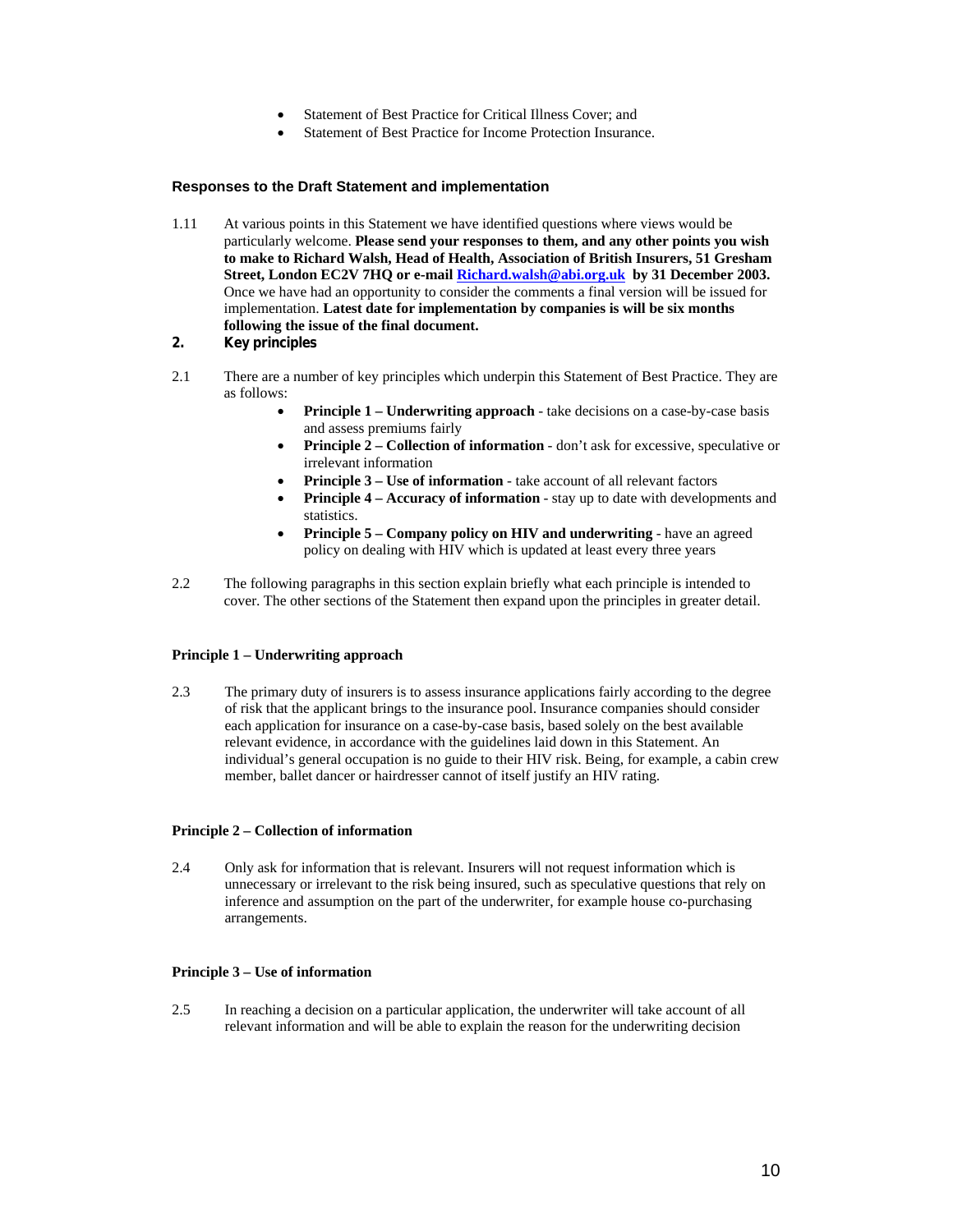#### **Principle 4 – Accuracy of information**

2.6 General information (for example, ratings manuals, public health data, actuarial studies – see **Annex A** on evidence) used by the underwriter to assist them in making underwriting decisions should be accurate and up to date and reviewed annually.

#### **Principle 5 – Company policy on HIV and underwriting**

2.7 Each member company of ABI should have a clear policy on how it deals with applications where HIV status may be an issue, and their practice on exclusions, to ensure that it reflects current knowledge as in **Annex A.** This policy should be updated by the company at least every three years.

# **Question 1 – are the five principles the right ones and do you have any comments on them?**

# **3. Action at the application stage**

# **Communicating with the applicant's GP**

- 3.1 Care should be exercised when communicating with an applicant's GP. Prior explicit written permission **must be obtained** from the applicant before writing to the doctor with any information or questions that could directly or indirectly reveal the sexuality of the applicant to the GP. In particular, information arising from the applicant's answers to questions about belonging to certain HIV risk groups **should not** be passed on to the GP.
- 3.2 Equally, insurers **must not** ask the applicant's GP to **speculate** on whether the applicant is at higher than normal risk of infection from HIV, nor should they request an opinion **on a nonclinical issue**.
- 3.3 For more information on communication with GPs see the ABI/BMA joint Guidelines on Medical Information and Insurance published in December 2002.

#### **Question 2 – do you agree passing information to an applicant's GP should not be allowed unless the applicant has given explicit consent?**

#### **Medical Examiner's Report or Health Screening Report**

3.4 Some insurance companies ask applicants to have a medical examination (unrelated to HIV risk) and repeat some of the questions contained on the application form. Where this is done, the same principles about consent, and "speculative " questions apply.

#### **Asking about the applicant's HIV status and risk**

- 3.5 Since publication of the first version of the ABI Statement of Practice on Underwriting Life Insurance for HIV in July 1994, insurers have not asked whether an applicant had undergone counselling about HIV, or had taken an HIV test. Instead, insurers have been expected only to ask whether the applicant had tested positive for HIV, or was awaiting the results of an HIV test.
- 3.6 This continues to be the basic position. However, in the light of developments since that time, the recommended wording for use on application forms has been updated. ABI members **should** in future use the following form of words.

| Have you ever: |                                                                                       |  |  |
|----------------|---------------------------------------------------------------------------------------|--|--|
|                | (a) tested positive for HIV, Hepatitis B or C or are you awaiting the results of such |  |  |
|                | a test?                                                                               |  |  |
|                | No / Yes                                                                              |  |  |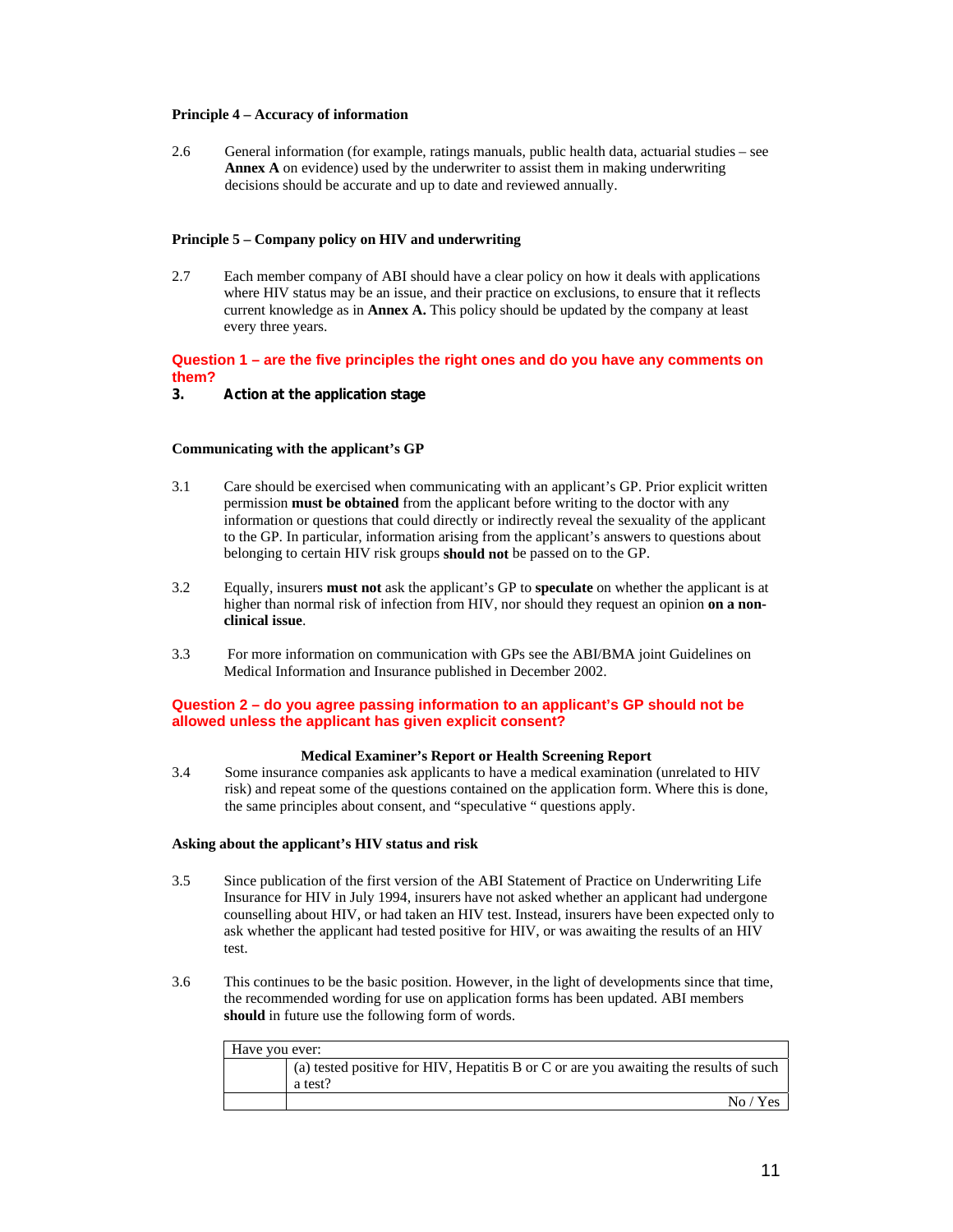| (b) tested positive or been treated for any disease which was transmitted sexually<br>during the last five years?    |
|----------------------------------------------------------------------------------------------------------------------|
| No / Yes                                                                                                             |
| (c) visited, or been a resident of, a country which has a much high level of HIV<br>infection compared with the UK?. |
| If you have answered "Yes" to any of the above questions, please provide full<br>details.                            |

Question "c" assumes that the applicant knows which countries have a high level of HIV infection. In the case of Africa, for example, HIV prevalence rates vary hugely from country to country. An alternative question "c" could be:

"Have you lived in or visited for more than [X] weeks a country outside Western Europe, North America, Australia or New Zealand in the last [X] years? If so please list which countries

Given the increasing rates of HIV infection beyond those already identified as at higher risk there may be a case for asking all applicants the following question (see also Annex B7):

o "Do you practice safe sexual behaviour?"

**Question 3 – do you agree with the wording of the question that appears on the applications form to begin the process of establishing risk of HIV infection? If not please suggest alternatives and give your reasons. Which question "c" would be most appropriate – or please suggest alternatives. Should the question relating to safe sexual behaviour be asked of all applicants?** 

- 3.7 Companies that use "short" application forms (which have a minimum of medical questions) may choose to incorporate these questions in a separate questionnaire. The questions necessary to ascertain the risk of exposure to HIV from foreign travel or residence should also be asked on the application form unless a "short" application form is used.
- **4. Gathering further information**

#### **Supplementary questionnaire – guidance**

4.1 Insurance companies should provide any applicants asked to complete a supplementary questionnaire with a leaflet or covering letter to explain their reasons. The guidance note at **Annex B** sets out the issues that should be covered.

# **General Practitioner's Report**

4.2 The ABI/BMA agreed GPR ensures that insurers will **not** ask the GP any speculative questions about HIV/AIDS. See also paragraph 3.1 above. The ABI/BMA Guidance on Medical Information and Insurance advises GPs that they should inform insurers if the applicant is HIV positive or is awaiting an HIV test result or if the patient has had one or more episodes of a sexually transmitted disease that have long term health implications.

# **5. Arranging an HIV test**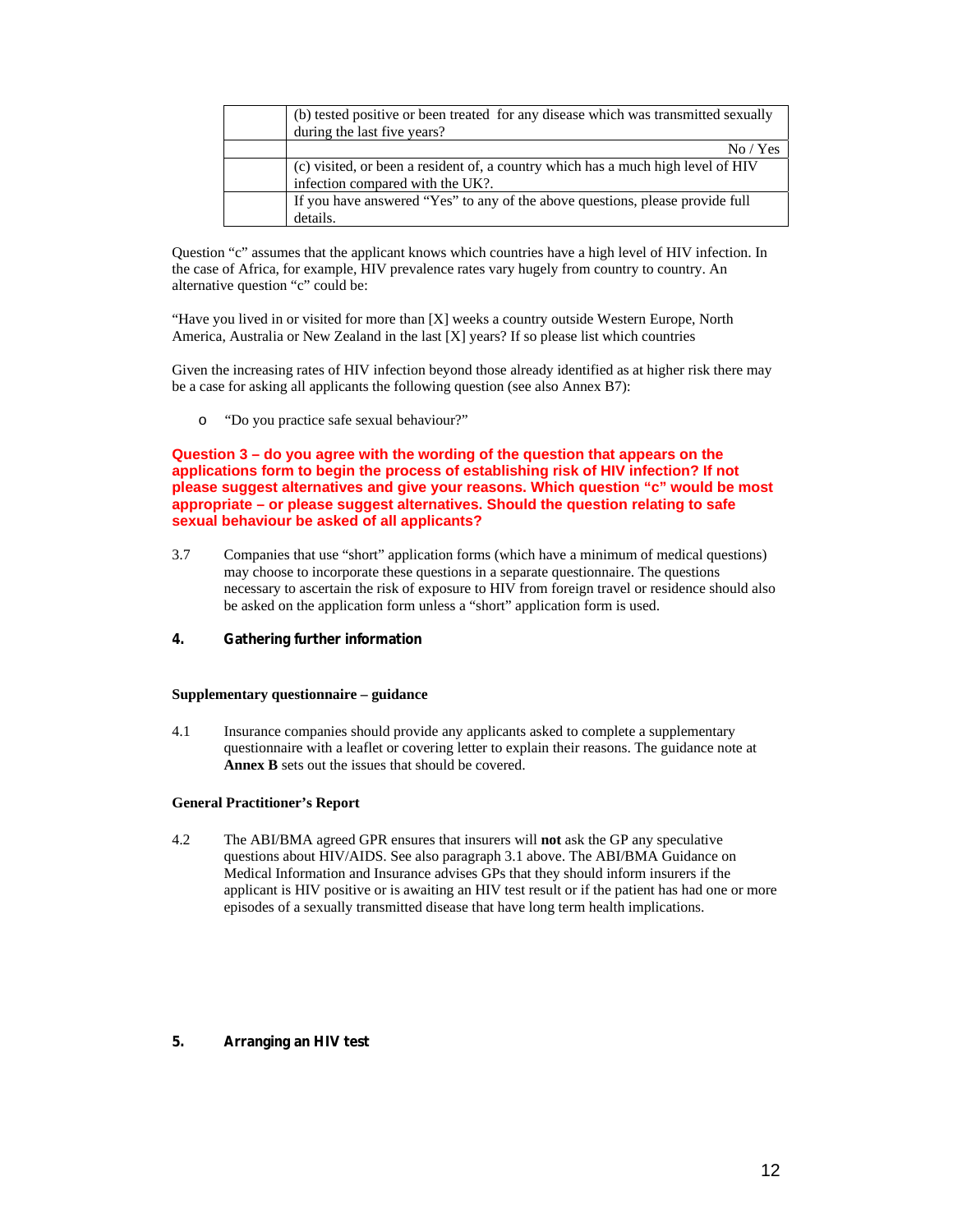#### **Detailed Guidance**

- 5.1 The guidance note at **Annex C** explains the points that insurance companies should consider when arranging for an applicant to be tested for HIV. It gives guidance on:
	- The choice of test method and provider
	- Customer counselling and consent
	- Recommended clinical procedures
	- Model counselling and consent letters to the applicant
	- An example HIV protocol for health professionals

#### *Test criteria*

- 5.2 Companies should have a clear policy on the criteria they use as a trigger for a request that an applicant undergoes an HIV test, for example
	- "staying in [country X] for more than  $[X$  weeks] in the last  $[X$  years]", or
	- "undergoing an operation within [country Y]"
	- "applying for  $[X]$  insurance] with a potential payout of  $[over\,tX]$
	- "being in a high risk group and applying for [X insurance] with a potential payout of [over £X]"

# **Question 4 – are these the right trigger questions for considering whether an applicant should be invited to take an HIV test? If not please suggest alternatives and amendments**

#### **Before the test – pre-testing leaflet and consent issues**

5.3 It is particularly important that applicants are made fully aware of the purpose of the HIV test before they are asked to consent to being tested. To this end, a HIV pre-testing leaflet letter and a consent form **must** be issued directly to every applicant who is asked to have an HIV test. These must not be sent via the sales intermediary. The consent form **must** be issued to the applicant **before** papers are issued to a doctor, service provider or medical agency, to make arrangements for the HIV test. This is necessary to ensure that the applicant is aware of the situation prior to being contacted to arrange an appointment for the test.

# **Question 5 – have you any suggestions on alternative arrangements which would make it more certain that the applicant has been given the consent form before being invited to take an HIV test?**

5.4 The pre-testing leaflet explains that the applicant should take the unsigned consent form with them to the test centre where, if they are willing to take the test, they should sign it and have their signature witnessed. They are also given the option on the consent form of nominating another person, for example a medical practitioner, that they wish to be contacted by the insurance company in the unlikely event of a positive HIV test result. The insurer **must** satisfy themselves that, should the applicant refuse to provide written consent, the health professional will not proceed with a test.

### **Question 6 – should the applicant be given the option of nominating another person to be contacted should the test prove positive or should this be a condition of proceeding with the test?**

**Question 7 – should the nominee be restricted to medical practitioners? If not should any restriction be applied?** 

**Question 8 – where the applicant has a partner, what arrangements should be made to ensure the partner knows the result of an HIV test in the event of it being positive? (see also paragraph 5.11)**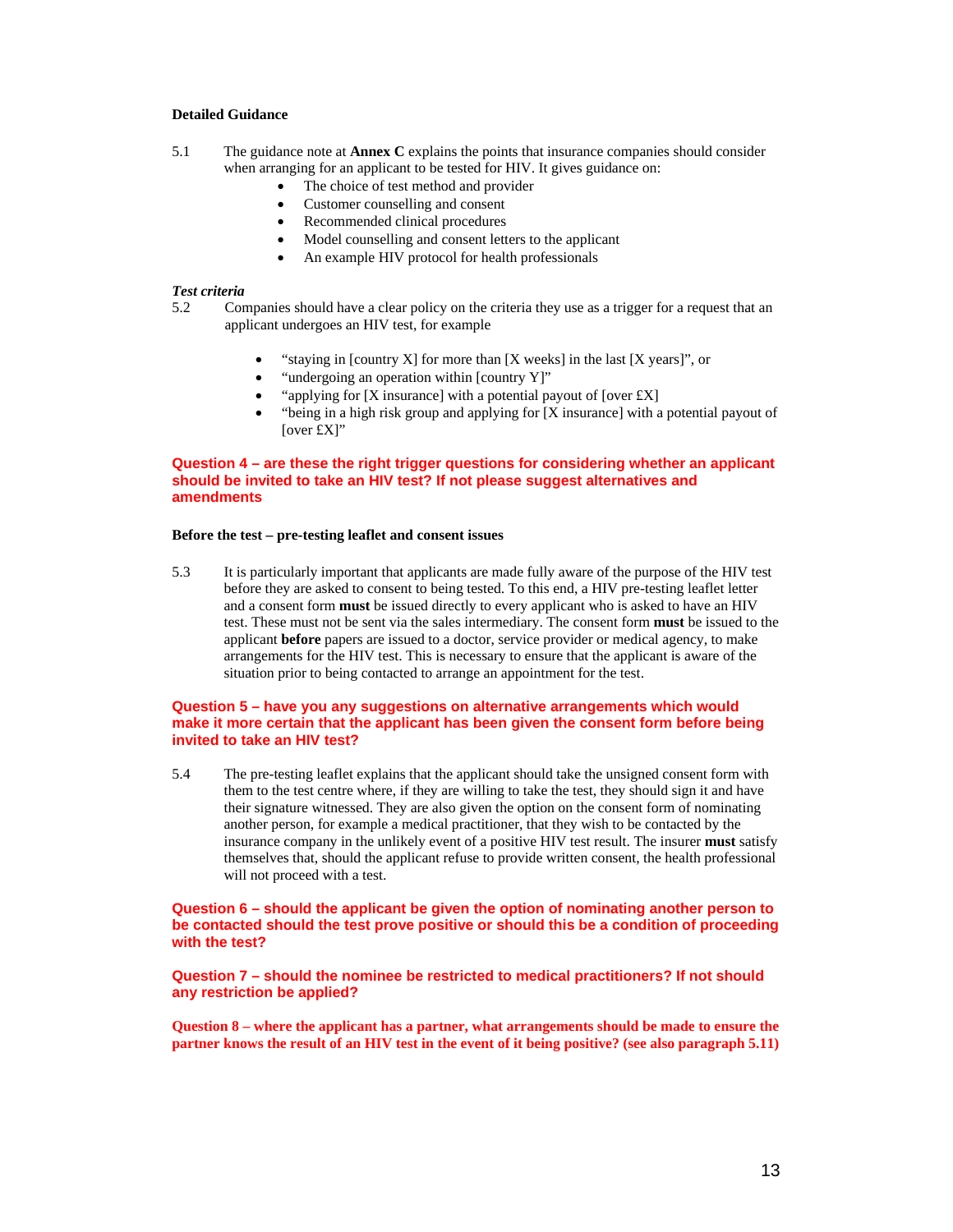#### **All test results**

- 5.5 The insurer must ensure that the applicant is told the result (or nominee if that option is chosen) as quickly as possible, so that, in the rare cases of positive results, arrangements can be made for counselling and future care, and, in all other cases, so that the applicant's uncertainty is relieved as quickly as possible.
- 5.6 Wherever possible, the salesperson should not be aware that an HIV test has been requested. Whether they are or not, however, the salesperson **must not** be told the result of the test.

#### *Negative test results*

5.7 Negative test results should be communicated as soon as possible to relieve applicant uncertainty. The insurer should also explain that the negative test had no effect on the applicant's insurance rating. This is particularly important where premiums are rated or exclusions applied as applicants may be under the misimpression that negative tests have an impact on insurance.

#### **Positive test results**

- 5.8 In those rare cases where an HIV test returns a positive result, indicating that the individual has contracted HIV, the insurer **must** ensure that the applicant is told the result – by the person they have nominated on their consent form or directly if they have not nominated another person – as quickly as possible, so that arrangements for counselling and future care can be discussed.
- 5.9 If the Chief Underwriter or Underwriting Manager receives the test result, they should communicate it to their CMO immediately. Once the CMO is aware of a positive test result, they **must** contact the person nominated on the applicant's consent form, or directly, as quickly as possible.
- 5.10 When the applicant has a nominee they should be asked to advise the CMO when the counselling meeting has taken place. Only once this confirmation has been received should the insurer issue a letter, signed by the CMO or the Chief Underwriter, to the applicant giving the underwriting decision. Care must be taken to ensure that the decision letter is **not** issued until after the applicant has been counselled.
- 5.11 The applicant's HIV status must **not** be referred to in any oral or written communications with third parties, unless the applicant has given written consent. The only exception is where the insurer is aware that the applicant has a partner. In these circumstances the insurer must satisfy themselves that the partner has also been made aware of the result. If the insurer has reasonable grounds for believing that the partner has not been told they should put arrangements into place to make this happen.

#### **Invalid test results**

5.12 Occasionally, the test laboratory may not be able to obtain a clear result from the applicant's sample. This may be due to the sample being insufficient, contaminated, or being mislaid. In these circumstances the applicant should be told that the test was inconclusive and the reasons for this (if known). They should then be asked if they wish to pursue their application and it should be explained that, if they do, a further test will be required. It should also be explained that if the do **not** wish to proceed with their application this decision will not be held against them in future applications.

**Question 9 – is it right to ask the applicant to take another test if the first one was invalid? Previous industry practice was to explain that the test was inconclusive and treat the result as negative for underwriting purposes. The change is proposed because an individual in such circumstances is likely to want to know their HIV status**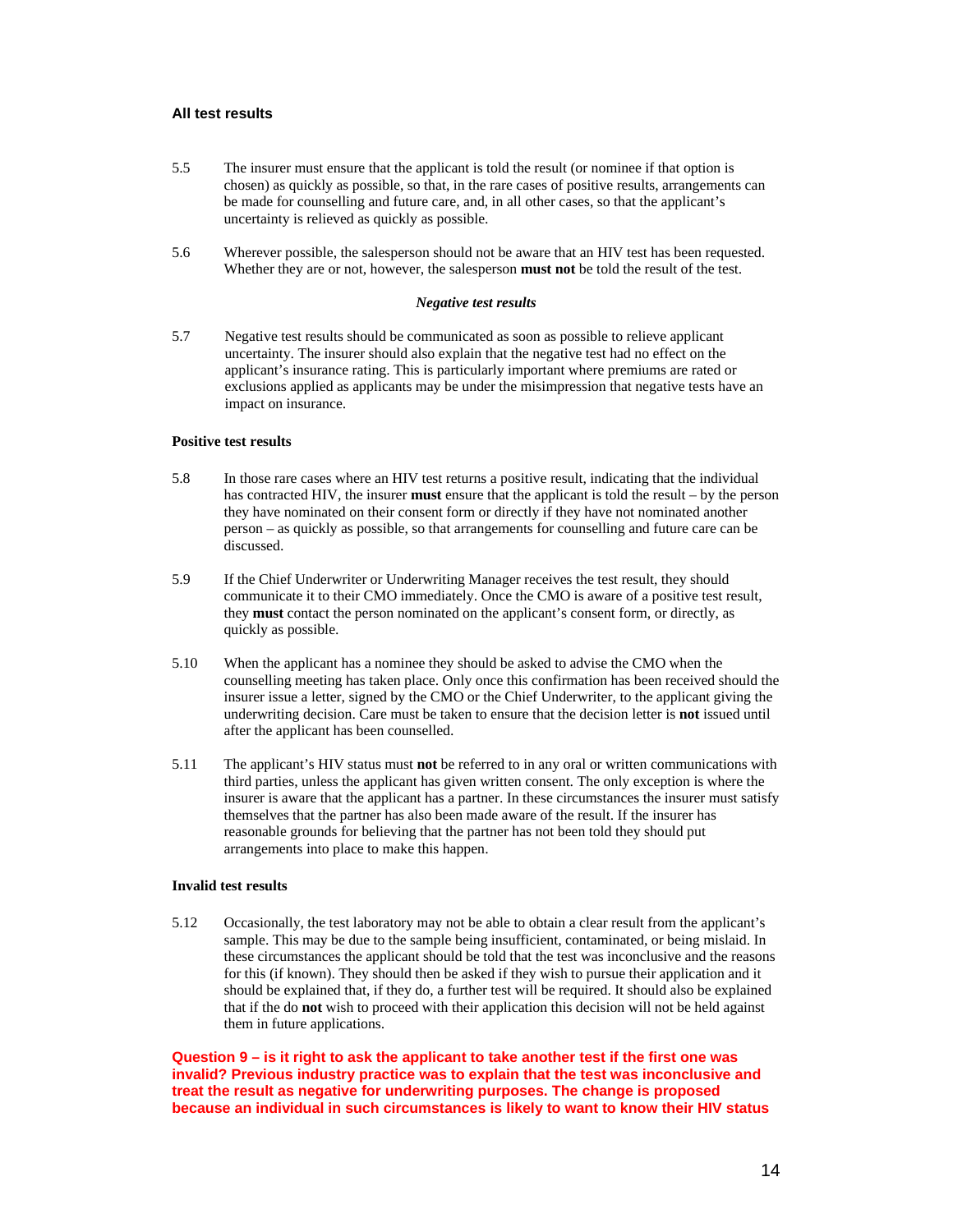**and have a test independently. If the test were positive and the contract was not yet in force, they would have to declare it anyway under the continuing obligation to disclose. Is it also right that not pursuing an application in such circumstances should not be held against the applicant for future applications?** 

# **6. Confidentiality – ongoing issues**

#### *Insurance company confidentiality – ABI guidelines*

6.1 Insurance companies recognise the importance of ensuring the confidentiality and privacy of sensitive personal information of the kind disclosed on insurance application forms. They are also fully aware of their responsibilities under data protection and other legislation. To assist member companies in fulfilling their obligations, ABI has produced a set of confidentiality guidelines which were first published in 1997 in the ABI Code of Practice on Genetic Testing. The current version forms Part 7 of the August 1999 revision of that Code.

#### **Group/corporate insurance polices**

- 6.2 This Statement refers in general to the "applicant" for insurance. Normally, this will be the person whose HIV status is under consideration. However, in some circumstances (e.g. group insurance policies), the applicant, and the person whose personal sensitive information is being requested ("the life assured"), may not be one and the same. For group insurance policies for example, the applicant – who will subsequently be the policyholder – is the employer, not the employee.
- 6.3 When dealing with cases under this Statement of Best Practice, insurance companies **must** ensure that they communicate directly with the "life assured", rather than the applicant (where they are different), on all personal, sensitive and medical issues. The applicant must not be informed of any enquiries the insurer makes about the life assured's risk of HIV infection.

### **Question 10 – if the life assured in a company scheme is in an occupation where a positive HIV status could endanger others, for example a doctor, their professional occupational guidelines will have made them fully aware that they need to disclose the result to their employer. As such the insurer has no responsibility for notifying the employer. Is this correct?**

# **Confidentiality and joint life applications**

6.4 Where an applicant is asked to complete a supplementary questionnaire, it is important to recognise that the information disclosed is confidential to that person. In particular, when underwriting applications for joint life insurance, members **must** protect the confidentiality of such information. They must ensure that the "ignorant" party to a joint life application cannot infer any confidential information from the underwriting result. (But see also paragraph 5.11)

#### **Security of electronic communications**

6.5 Some doctors and laboratories fax or email HIV test results to insurers. In general they would only do this with negative results. There is a clear risk that such procedures could lead to test results being sent to an incorrect fax number or email address. Insurers are therefore encouraged not to accept test results – whether positive or negative – by such methods, and to make this clear to those who communicate HIV test results to them.

#### **Question 11 – do you agree that fax and e-mail notifications of test results are inappropriate? Are there alternatives, for example a secure, designated e-mail or fax number?**

# **7. Complaints**

7.1 Insurance companies should ensure that their complaints procedure takes account of this Statement of Best Practice. Where a complaint is received that falls within the area covered by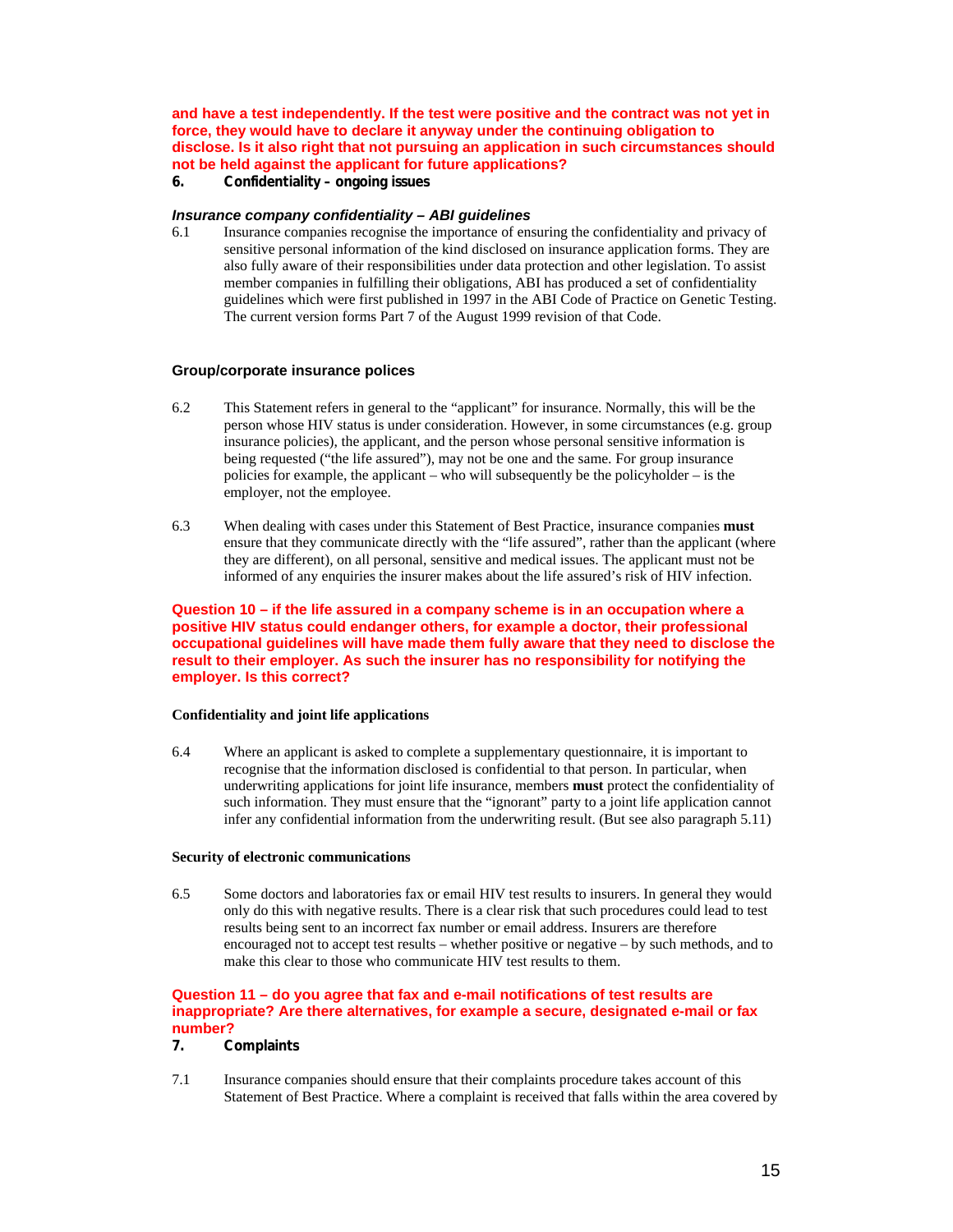this Statement, the complaint handler should consult the company's Chief Underwriter or Underwriting Manager and, if necessary, the Chief Medical Officer.

# **8. Further information**

# **8.1 References:**

Genetic Testing: ABI Code of Practice, August 1999 Medical Information and Insurance: Joint guidelines from the British Medical Association and the Association of British Insurers, December 2002 Prevalence of HIV and hepatitis infections in the United Kingdom 2001, December 2002 An Insurer's Guide to the Disability Discrimination Act, January 2003 ABI/BMA agreement on GPR and informed consent Aug/Sept 2003

# **Contact:**

 Association of British Insurers 51 Gresham Street London EC2V 7HQ 020 7600 3333 www.abi.org.uk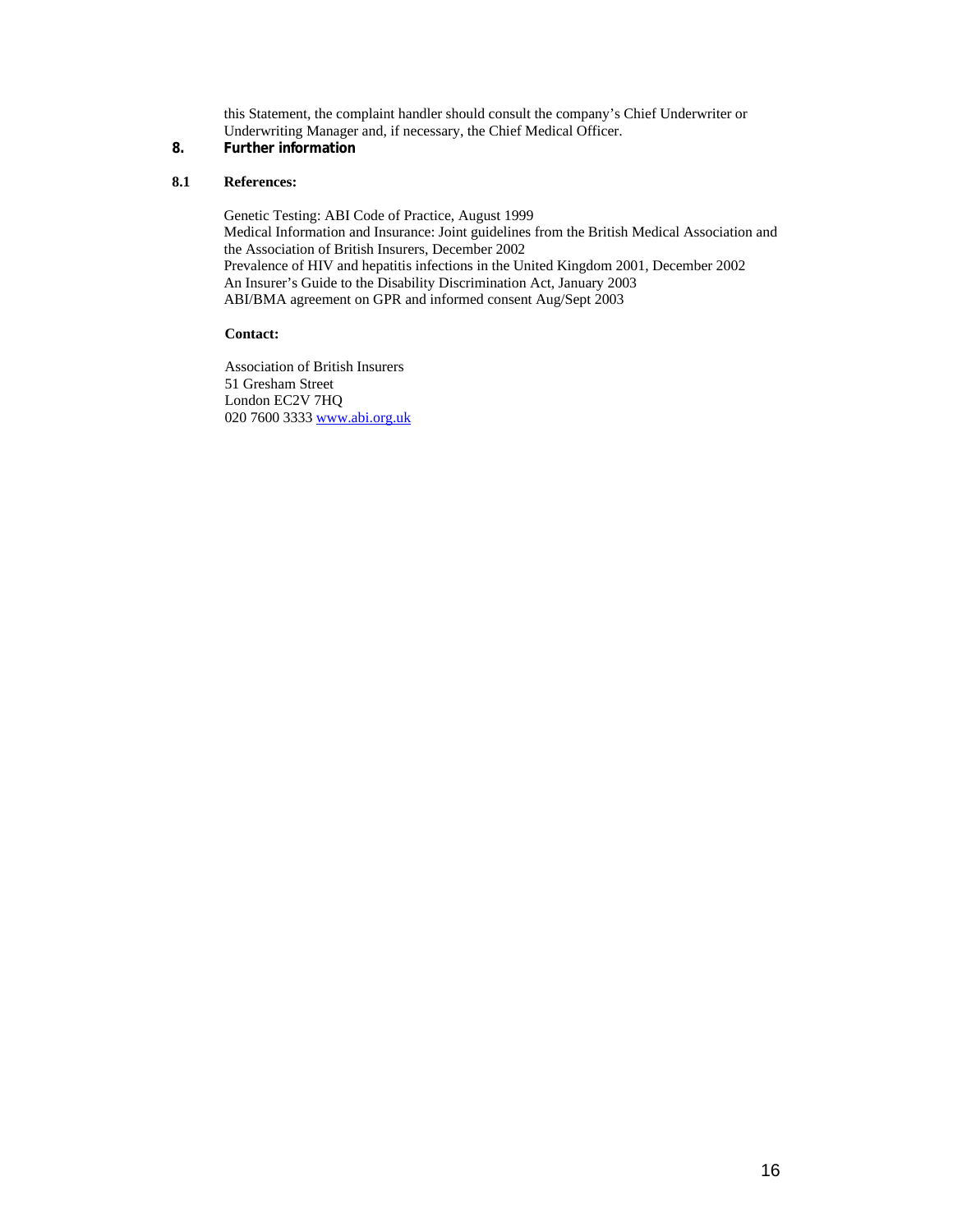#### **Annex A**

#### **Guidance –underwriting – evidence and exclusions**

# *Evidence*

Insurers should review their underwriting practice and approach regularly to ensure that it is up to date. Annual reviews are recommended for evidence. Company policy should be reviewed at least every three years in the light of this evidence. Particular issues to consider in the reviews are:

- Statistics companies should monitor regularly the data collected by the Public Health Laboratory Service (www.phls.co.uk) and their own death claims, and consider whether these suggest the need for changes in policy or practice;
- Higher risk countries underwriters should have access to up to date information on the situation in those countries where the incidence of HIV infection is high (the "high-risk countries and territories"). Good sources of information on the European and global situations are the European Centre for the Epidemiological Monitoring of AIDS (www.ceses.org) and the Joint United Nations Programme on HIV/AIDS (www.unaids.org) ;

#### **Question 12 – are there other sources of information that insurers should be aware of?**

#### **Excluding HIV/AIDS as a cause of claim**

Life insurance policies do not normally exclude AIDS. However, HIV/AIDS exclusions are more common with other long-term health products such as critical illness (CI) and income protection (IP) insurance. The ABI's Statements of Best Practice for CI and for IP insurance require that any general exclusions (for example, "drug abuse") and any specific conditions, such as HIV/AIDS, that are not covered by the policy are shown prominently in the Key Features Document given to the customer as part of the sales process, so that the scope of the cover is clear.

Where an exclusion for HIV/AIDS is applied, the model wording which is recommended is:

We will not pay a claim if it is caused directly or indirectly from infection with Human Immunodeficiency Virus (HIV) or from conditions due to any Acquired Immune Deficiency Syndrome (AIDS).

#### **Question 13 – is the HIV/AIDS exclusion wording still correct?**

- Exclusions worded in this way ensure that, while HIV and AIDS are not included in the scope of cover, someone who has been diagnosed with HIV or AIDS is not prevented from claiming on their policy if they suffer an unrelated condition such as a heart attack.
- The ABI document "An Insurer's Guide to the Disability Discrimination Act 1995" makes clear (section 2.8.2) that insurers "must not use general exclusions that have the effect of preventing a person from claiming for a condition that is not related to the excluded condition. General exclusions that have this effect are not lawful as they would be regarded as both unfair contract terms … and discriminatory". The Guide then gives, as an example of an unlawful HIV/AIDS exclusion, the following: "we will not pay a claim if the insured person has HIV or AIDS".

When imposing exclusions on policies, insurers should pay particular attention to the following points:

- If the exclusion means that questions about a person's **risk** of HIV infection are irrelevant those questions should NOT be asked. This is particularly likely to be the case for income protection and long term care insurance because it should usually be relatively simple to establish whether or not HIV/AIDS is the cause of the claim. Insurers may still ask for details of positive HIV tests as to do otherwise would be to offer an unfair contract to those already affected.
- Problems arising from, for example, the limitations of old computer systems should be solved, through manual administration if necessary. Individuals should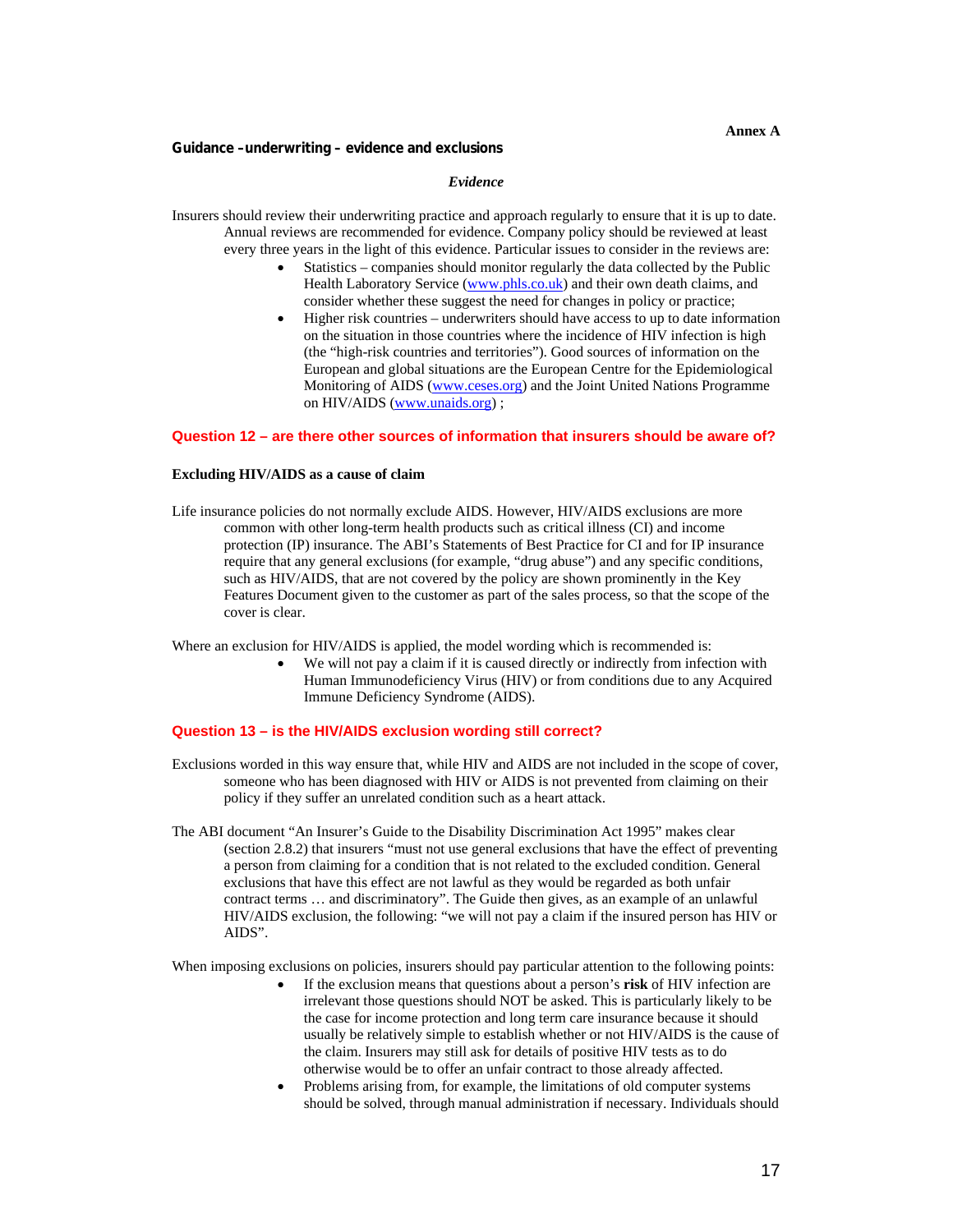not be declined a policy simply because the system cannot impose a particular exclusion;

- The policy should state clearly whether the exclusion relates to the whole contract, to some part of it, or to one or more of the benefits;
- Where HIV/AIDS is excluded, name the occupations (if any) where the exclusion will be waived – for example, medical or emergency workers where HIV/AIDS is contracted through normal occupational duties;
- Documents should include the full names for HIV and AIDS:
	- $\circ$  HIV = Human Immunodeficiency Virus;
	- o AIDS = Acquired Immune Deficiency Syndrome;
- Where definitions are required, suggested forms are:
	- o HIV a viral infection, caused by the human immunodeficiency virus, that gradually destroys the immune system;
	- o AIDS the most serious stage of HIV infection, characterised by symptoms of sever immune deficiency.

# **Question 14 – do you agree that where HIV/AIDs exclusions are applied to income protection or long term care insurance questions relating to the risk of HIV infection should not be asked?**

**Question 15 – should the principle in question 14 apply to other types of insurance for example critical illness insurance? If so which ones and how can insurers be confident that diagnoses will excludes HIV/AIDS and indirect, but related, claims?**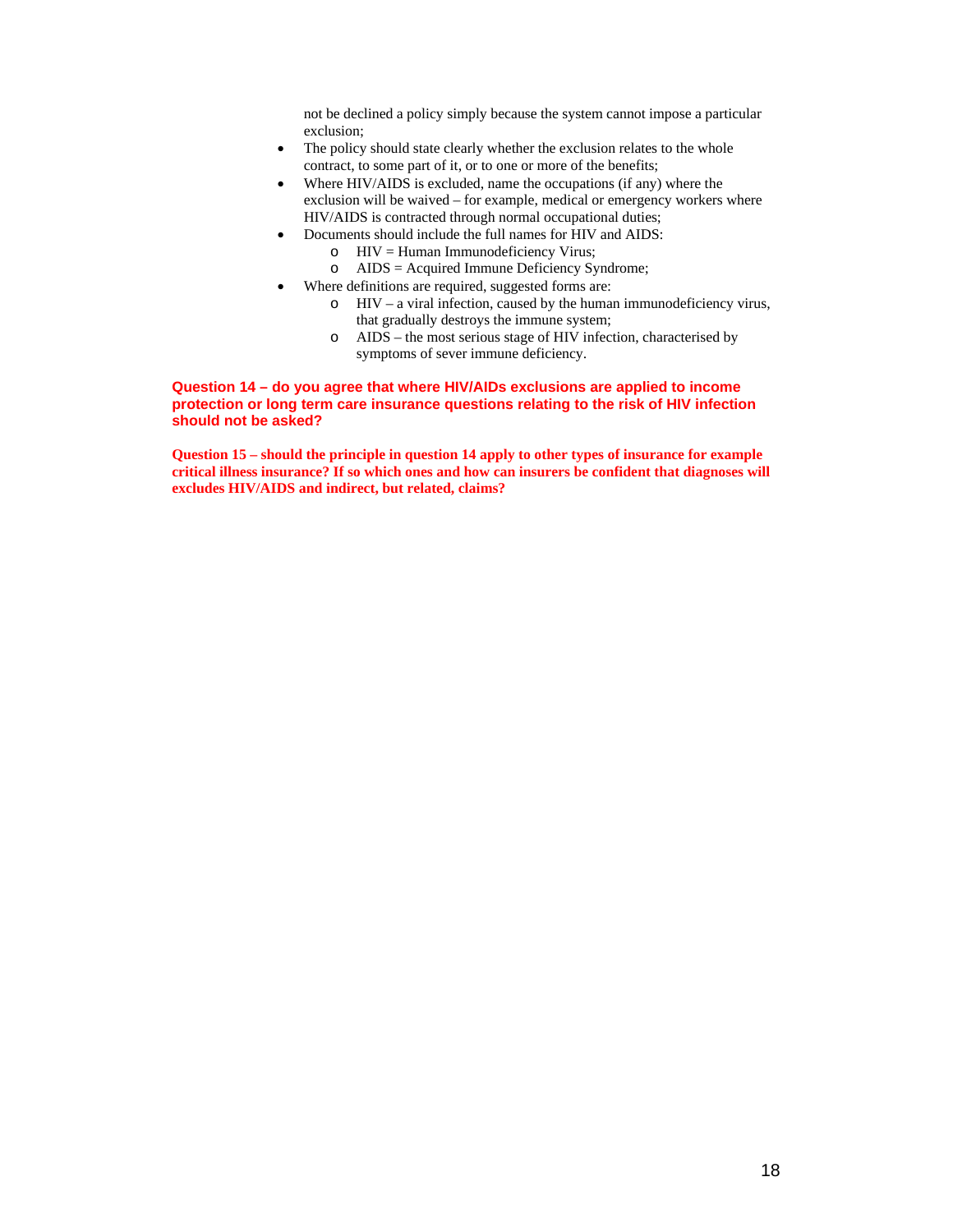#### **Guidance – the supplementary questionnaire**

- B.1 Insurance companies should provide any applicants asked to complete a supplementary questionnaire with a leaflet or covering letter to explain their reasons. Recommended text for such a document is provided below.
- B.2 Some insurers may prefer to include these supplementary questions within their application form. In such cases, a covering letter or leaflet should still be provided to the applicant, but the wordings in italics in the recommended text below should instead be used.

#### **Covering letter or leaflet – recommended text**

B3. The following text is recommended for use in the covering letter or leaflet.

"We are currently considering your application for insurance. Before we reach a decision, we require some additional information. We are among a number of insurance companies which ask for more information from applicants, so that we can protect our overall risk profile. [We have chosen to ask you because, statistically, you fall within a recognised high risk grouping for contracting HIV. – delete if not appropriate]

"Any information given in your answers will be treated confidentially. We would be grateful if you would complete the questionnaire (*following questions*) and return it (*them*) in the envelope provided. If you prefer, you can answer the questionnaire (*following questions*) separately, and send your answers in a sealed envelope, marked for the attention of the Chief Medical Officer at our company.

"Answering 'Yes' to any of the questions may lead to you being charged a higher premium, or to your application being turned down (this will be in proportion to your perceived higher risk of HIV). We may also ask you for additional medical information before taking our decision."

# **Question 16 – do you have any comments on the wording of the covering letter to the supplementary questionnaire?**

#### **Supplementary questionnaire – suggested wording**

B.4 Whether companies choose to ask for additional information in their application forms, or in a supplementary form, to determine whether the applicant is at higher risk of HIV infection, the recommended wordings for the questions normally included are set out below. Companies need not, however, feel obliged to ask all of the questions below

| Q1. Do you belong, or have you ever belonged, to any of the following groups?                    |
|--------------------------------------------------------------------------------------------------|
|                                                                                                  |
| (a) gay men                                                                                      |
| No / Yes                                                                                         |
| (b) bisexual men (having partners of both sexes)                                                 |
| No / Yes                                                                                         |
| (c) intravenous drug users                                                                       |
| No / Yes                                                                                         |
|                                                                                                  |
| Q2. Have you ever undergone any surgical procedure outside the UK, or been a recipient of        |
| blood products outside the UK?                                                                   |
| No / Yes                                                                                         |
| If "Yes", please provide us with the date(s), the country or countries and the                   |
| reason(s) for each procedure and transfusion undergone.                                          |
| Q3. Have you ever stayed in any of the following countries $[X]$ for more than $[X]$ in the last |
| [X] (companies may choose to use this more specific wording than the one in paragraph 3.6        |
| "c" – see also the alternative wording consulted upon there)                                     |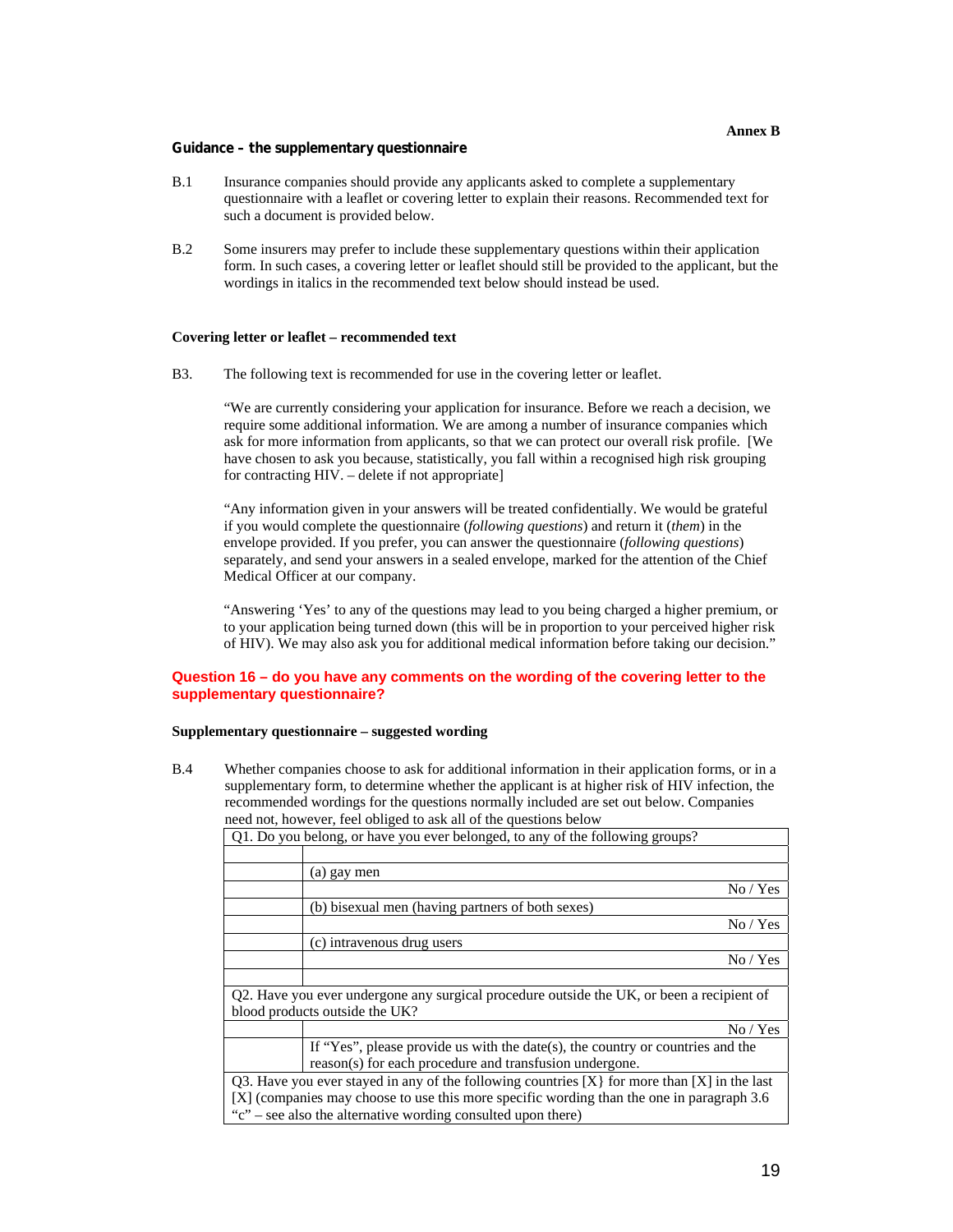**Question 17 – do you have any comments on the wording of the "standard" supplementary questions? Also – should these questions be asked of all applicants in the interests of even-handedness – even though for females some of them obviously cannot apply?** 

B.5 The supplementary questionnaire should not be referred to as the "lifestyle" questionnaire, as this can cause offence. The term "supplementary questionnaire" should be used.

#### **Additional supplementary questions**

- B.6 Insurance companies should take care to ensure that any further questions they ask are relevant and verifiable, for example they should not ask supplementary questions relating to:
	- Numbers of sexual partners
	- Length of relationships
	- Monogamy
	- Safe sex
	- HIV tests and sexually transmitted diseases beyond that set out in the main text

# **Question 18 – do you agree that insurers should not ask the supplementary questions listed in Annex B6?**

- B.7 Insurers may wish, nevertheless, to offer different premiums to individuals within the same risk group. There are two options
	- **Direct question related to the risk:** "Do you practice safe sexual behaviour?"
	- **Indirect questions yet verifiable:** 
		- o "Are you in a civil partnership? If so please provide a copy of the registration document" (yet to be enacted in law however)
		- o "Have you adopted or fostered children? If so please provide a copy of the adoption certificate or authority from your social services department" (applies to very few people however)

**Question 19 – Which is the best approach to establishing risk – the direct or indirect approach? Also, given the level of risk in the whole population, should the direct question be asked of all applicants? The external contributors in paragraph 1.8 favour the direct approach being applied to all risk groups. Can you suggest any other questions and which at risk groups would they apply too?** 

# **GP Report**

B.8 The supplementary report is entirely separate from any report that is issued to the GP since it is addressed solely to the applicant. Communications with GPs are covered in the main text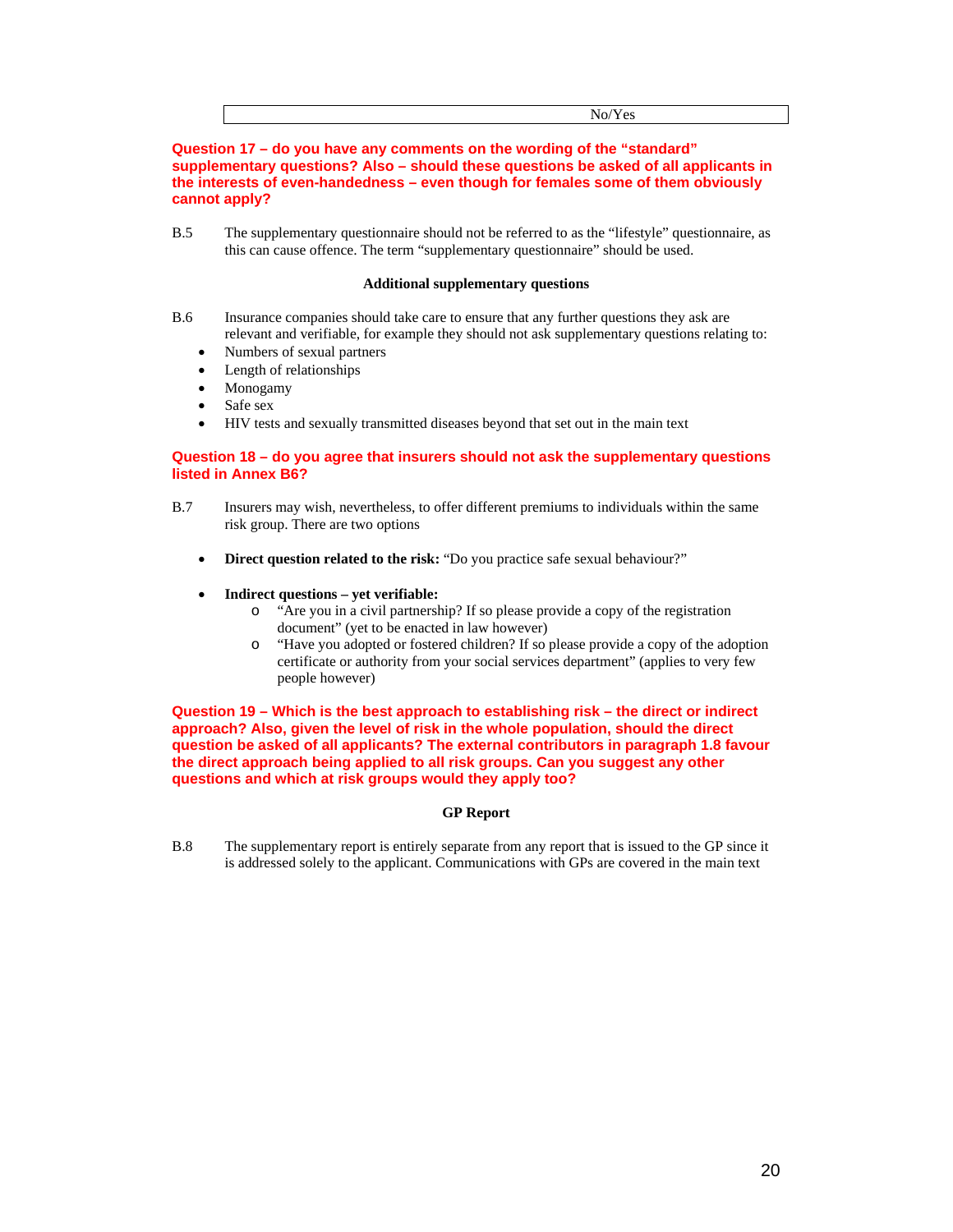#### **Guidance – arranging an HIV test**

C.1 This guidance note details the points that insurance companies should consider when arranging for an applicant to be tested for HIV.

#### **Choice of test method and provider**

- C.2 When deciding whether to employ blood or saliva tests, and when deciding which laboratory to use, insurance companies may wish to consider:
	- The robustness of individual laboratories' protocols;
	- The testing kits used  $-$  in particular their reliability and whether they are customer-friendly;
	- The service standards of each laboratory;
	- The cost of the testing procedure;
	- Any customer requirements.
- C.3 Companies will want to undertake regular reviews to ensure that the chosen laboratory continues to be a reliable and effective provider of test services.

# **Question 20 – are the criteria in Annex C the right ones for insurers to apply in choosing their test method and provider? Should blood or saliva tests be standard practice and if so why?**

#### **Customer pre-testing leaflet and consent**

- C.4 A pre-testing leaflet and a consent form **must** be issued directly to every applicant who is asked to have an HIV test. They should be sent by first class post, and the name and address should be carefully checked prior to posting.
- C.5 Recommended text for the pre-testing leaflet and the consent form are reproduced at the end of this annex.

# **Recommended procedures for the insurer**

- C6. If an HIV test is to be requested, it will need to be carried out by a clinician. The insurer should inform the applicant that a test is being requested (see paragraph  $5.3 - 5.4$  of the main text), establish whether the applicant would prefer the test to be carried out by their own doctor or by an independent doctor or nurse, and explain to the applicant whether the test will require a sample of blood or saliva.
- C.7 If an independent provider is to be used, they should be asked to provide the insurer with a copy of the protocol used by their health professionals. The insurer will want to satisfy themselves that the professional who will carry out the test has clear instructions covering:
	- The content of the counselling to be given prior to obtaining consent for the test;
	- The need to obtain the applicant's written consent to a tissue sample being taken, and to obtain the contact details of an individual (either the applicant or the applicant's nominee) who the insurer will contact if the test result is positive;
	- The need to refuse to proceed further if the applicant does not provide consent.

# **Question 21 – are the procedures for insurers' arrangements with health professionals in Annex C 6 and 7 and the HIV protocol correct?**

# **HIV Pre-testing leaflet**

 $\overline{a}$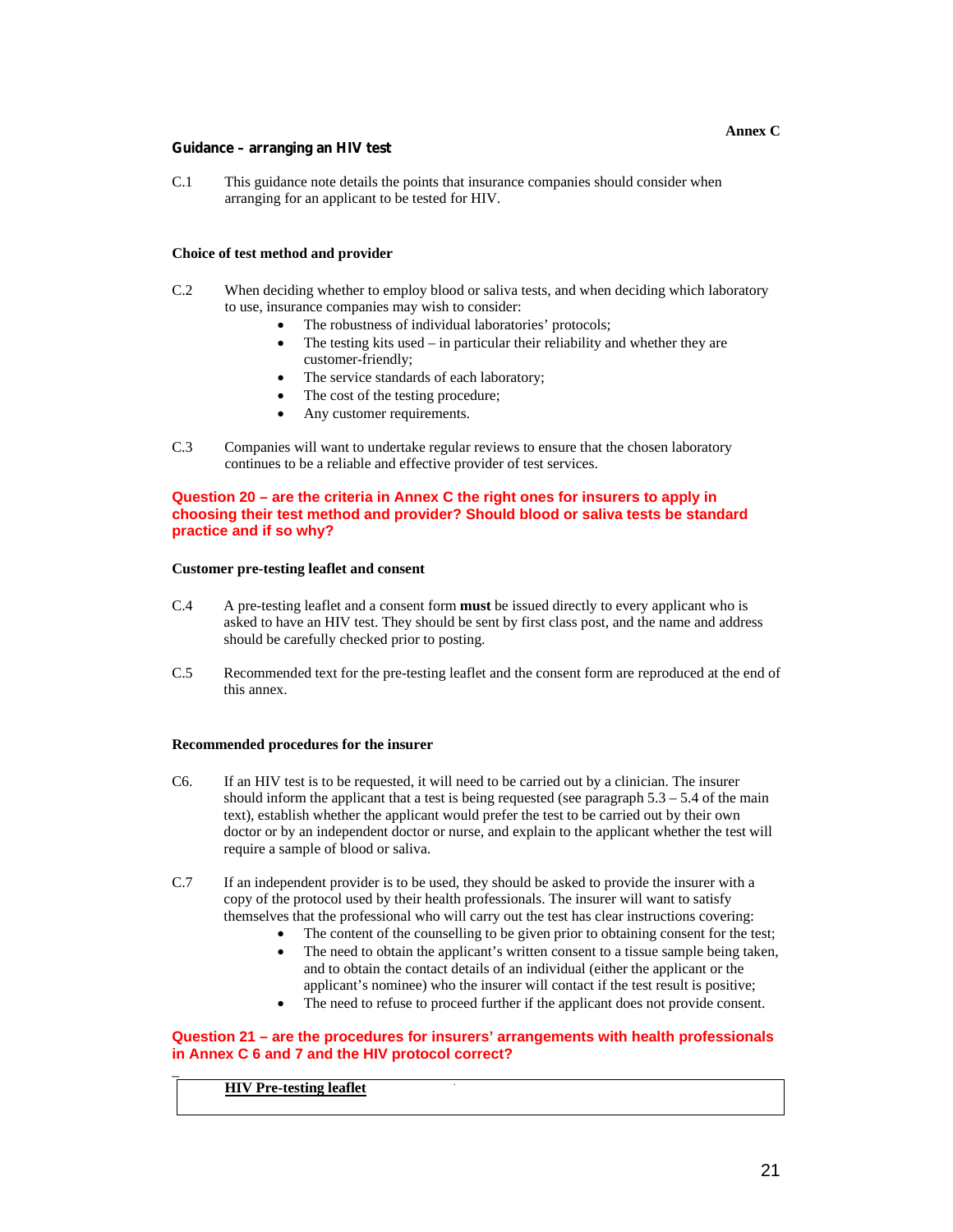As you are probably aware, the Acquired Immunodeficiency Syndrome is caused by infection with a micro-organism known as Human Immunodeficiency Virus (HIV).

In the United Kingdom, the majority of those infected with the virus to date are thought to belong to so called *high risk groups* such as homosexual or bisexual males, intravenous drug abusers, and people who are frequent visitors or resident in countries with high HIV prevalence, but there remains a concern that the virus could spread into the general population. This has caused the life assurance industry to introduce measures designed to protect the funds held for both existing and future policyholders. Your insurance company therefore requires a routine HIV antibody test for applications over a certain sum assured, which is why you have been asked to undergo such a test.

Our trained nurse will take a sample of saliva on a swab. The test will form a routine part of your medical examination and the sample will be sent to a specialist central laboratory. Your test will be protected by a strict code of confidentiality and will not be disclosed to anyone else, not even your general practitioner, unless it is your wish and we have written authority to do so. It is, however, in your best interest to be advised regarding future treatment should your test prove positive and we suggest you name a doctor or clinic to whom we may refer you in the extremely unlikely event that the situation should occur.

A positive test would mean that you have been exposed to HIV and have developed antibodies. A positive result could have social and medical consequences and you may decide that you do not wish to have the test performed. If this is the case, please sign the appropriate section of the enclosed section of the enclosed declaration and ask the nurse to return it to the Insurance Company. You will, of course, understand that this will mean we cannot proceed further with your application for life assurance.

If you have no objections to this test being performed, please sign the declaration and consent in the nurse's presence.

Full Name: .....................................................................

Insurance Company: .....................................................................

Reference Number: .....................................................................

#### **Refusal to be tested form**

# REFUSAL TO BE TESTED

I am unwilling to undergo testing for HIV antibodies. I understand that, as a result, my application for life assurance will be cancelled.

Signature: ......................................................................

Date: ......................................................................

Witnessed by Nurse: ......................................................................

\_\_\_\_\_\_\_\_\_\_\_\_\_\_\_\_\_\_\_\_\_\_

#### **Question 22 – do you have any comments on the wording of the pre-testing leaflet?**

#### **Example text for HIV protocol**

To: The health professional providing HIV counselling and test services

We would be grateful if you could please follow the procedures below when dealing with individuals who have applied for insurance with us, and whom we have asked to take an HIV test. This will help to ensure that a consistent and thorough approach is maintained.